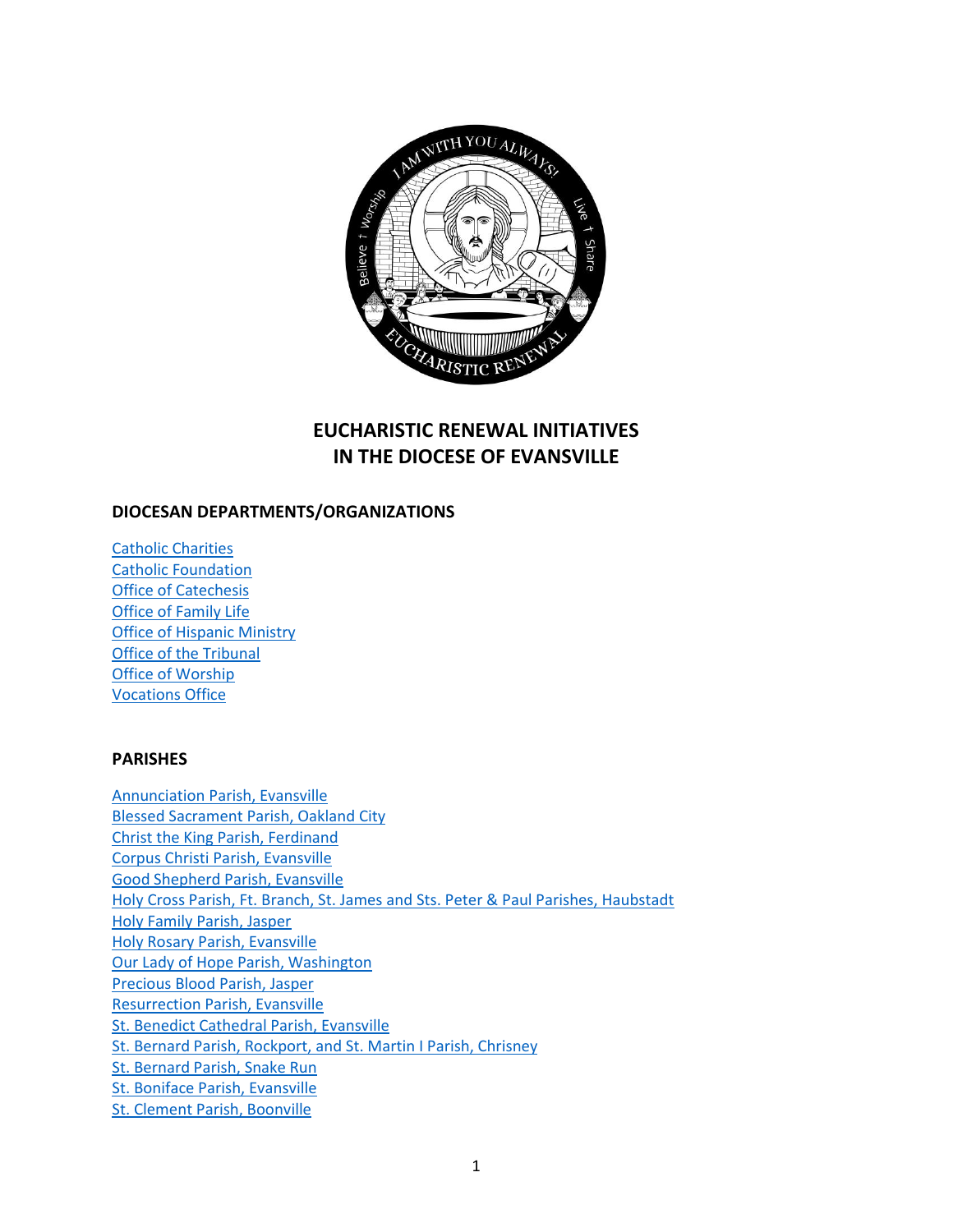[St. Francis Xavier Parish, Vincennes](#page-9-1) [St. Isidore Parish, Celestine and Dubois](#page-9-2) [St. John the Baptist Parish, Newburgh](#page-9-3) [St. John the Evangelist Parish, Daylight](#page-10-0) [St. John the Evangelist Parish, Loogootee](#page-10-1) [St. Joseph Parish, Jasper](#page-10-2) [St. Joseph Parish, Princeton](#page-11-0) [St. Joseph Parish, Vanderburgh County](#page-11-1) [St. Mary Parish, Huntingburg](#page-11-2) St. Mary Parish, Sullivan, [and St. Joan of Arc Parish, Jasonville](#page-11-3) [St. Matthew Parish, Mt. Vernon](#page-12-0) [St. Peter Parish, Montgomery](#page-12-1) [St. Philip the Apostle Parish, Posey County](#page-12-2) St. Wendel Parish, Saint Wendel, [and St. Francis Xavier Parish, Poseyville](#page-13-0) [Sts. Mary and John](#page-13-1) Parish, Evansville [Sts. Peter and Paul Parish, Petersburg](#page-13-2)

## **CATHOLIC SCHOOLS**

[Annunciation School at Holy Spirit, Evansville](#page-14-0) [Corpus Christi School,](#page-14-1) Evansville [Flaget Elementary School, Vincennes](#page-14-2) [Good Shepherd School, Evansville](#page-14-3) [Holy Cross School, Fort Branch](#page-14-4) [Holy Redeemer School, Evansville](#page-15-0) [Holy Rosary School, Evansville](#page-15-1) [Holy Trinity School, Jasper](#page-15-2) [Reitz Memorial High School, Evansville](#page-15-3) [Resurrection School, Evansville](#page-15-4) [Rivet Middle School/High School, Vincennes](#page-16-0) [St. Benedict Cathedral School, Evansville](#page-16-1) [St. Bernard School, Rockport](#page-16-2) [St. James School, Haubstadt](#page-16-3) [St. John the Baptist School, Newburgh](#page-16-4) [St. Joseph School, Princeton](#page-17-0) [St. Matthew School, Mount Vernon](#page-17-1) [St. Wendel School, Saint Wendel](#page-17-2) [Sts. Peter and Paul School, Haubstadt](#page-17-3) [Washington Catholic Schools, Washington](#page-17-4)

# **RELIGIOUS COMMUNITIES**

[Poor Clare Nuns \(of the Order of Saint Clare, OSC, in Evansville\)](#page-19-0)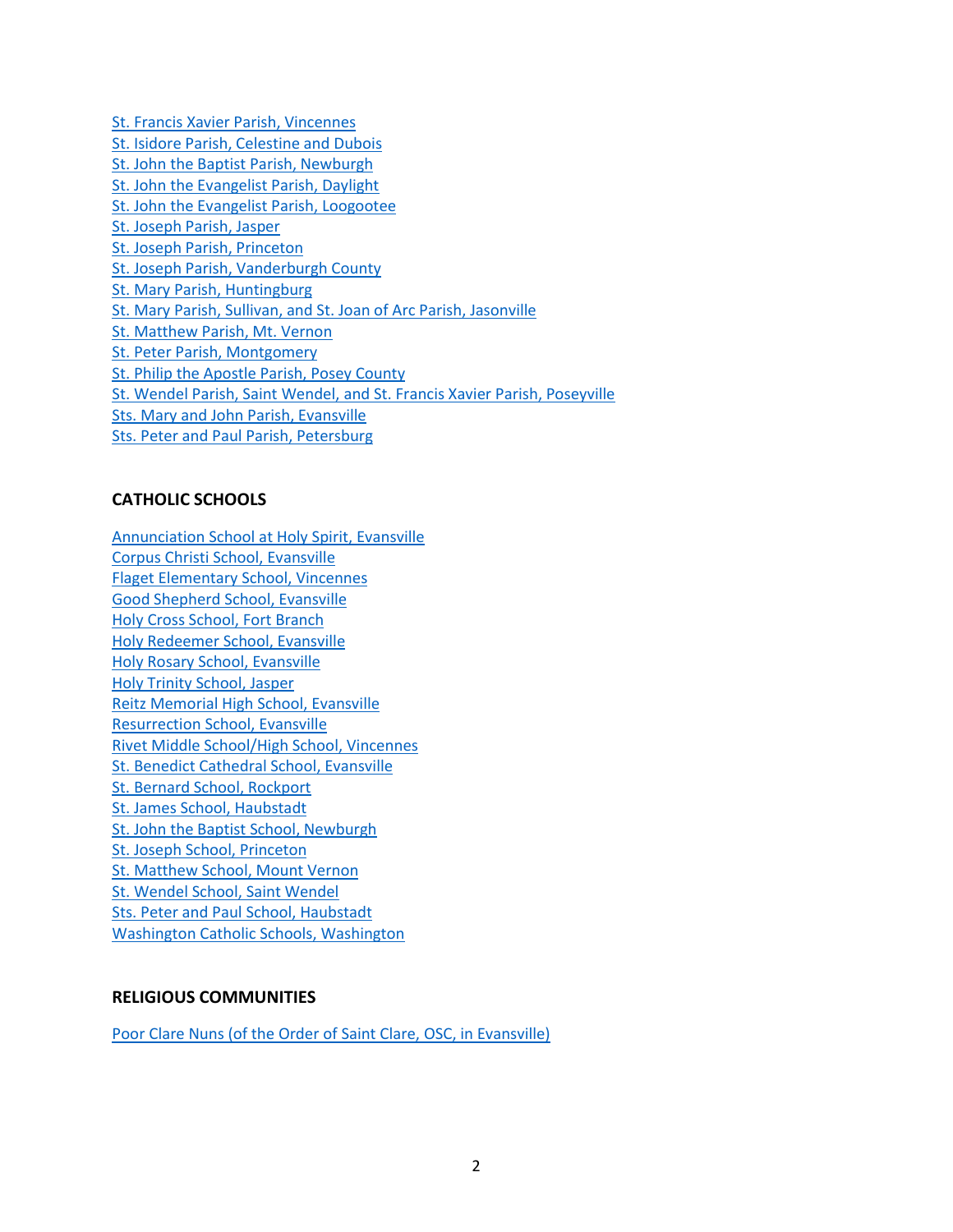# **OTHER GROUPS**

[Communion and Liberation](#page-20-0) [Evansville District Council of St. Vincent de Paul](#page-20-1) [John Paul the Great Homeschool Co-op](#page-20-2) [Knights of Columbus, Saint Anthony of Padua Council 15777](#page-20-3) [Source + Summit](#page-20-4) [Teens Encounter Christ](#page-21-0)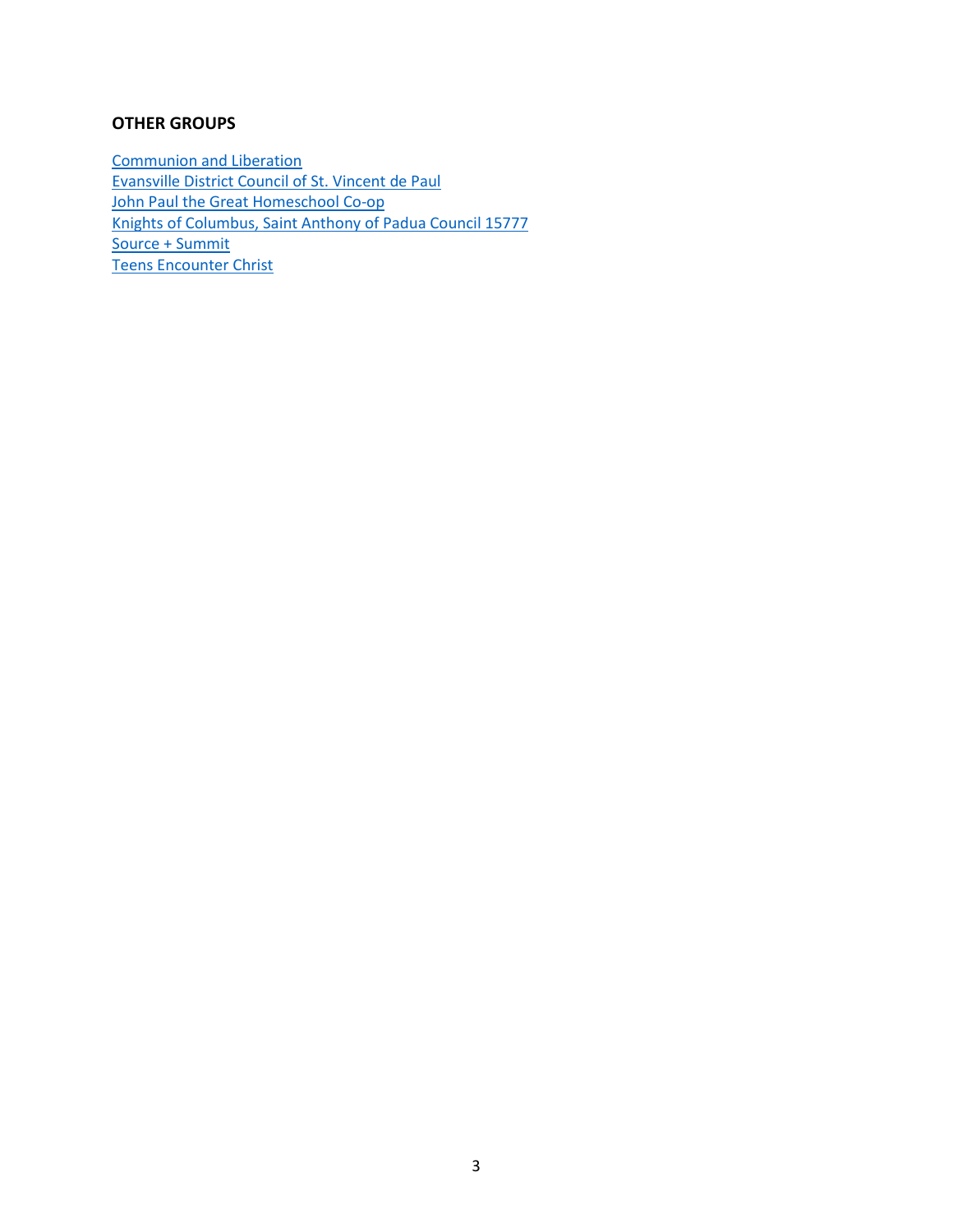# **DIOCESAN DEPARTMENTS/ORGANIZATIONS**

# <span id="page-3-0"></span>**Catholic Charities**

- 1. Share emails at least monthly to remind Catholic Charities staff members of the daily reflection emails that will be shared through the Office of Catechesis.
- 2. Coordinate with the Office of Catechesis for the Traveling Eucharistic Miracle Exhibits to also be at Catholic Charities for a period of time.
- 3. Explore adding a picture/wall hanging at Catholic Charities that celebrates the Eucharist and aligns with the work of Catholic Charities.

### <span id="page-3-1"></span>**Catholic Foundation**

- 1. Add the Eucharistic Renewal Logo with a hotlink to the program site.
- 2. Refocus on Mass attendance during the week for The Catholic Foundation of Southwestern Indiana staff.

### <span id="page-3-2"></span>**Office of Catechesis**

- 1. Coordinate the Eucharistic Renewal within the Diocese of Evansville.
- 2. Put together a Eucharistic Renewal webpage on the Diocese of Evansville's website.
- 3. Design a logo for the Eucharistic Renewal.
- 4. Include themes related to the Eucharistic Renewal in the Office of Catechesis's "Connecting Faith and Life" column in The Message.
- 5. Coordinate Eucharistic Miracle exhibits, based on the work of Blessed Carlo Acutis, that will travel to every parish and school throughout the course of the Eucharistic Renewal.
- 6. Send out daily emails with quotes about the Eucharist (primarily from saints) to all "@evdio.org" email user accounts.

### <span id="page-3-3"></span>**Office of Family Life**

- 7. Encourage married couples, families, engaged couples to spend time in the presence of the Eucharist.
- 8. Include Eucharistic themes in The Message articles.
- 9. Highlight the historical realities of the Eucharist, quote sources, encourage reverence before and after Mass.

### <span id="page-3-4"></span>**Office of Hispanic Ministry**

- 1. Eucharistic theme for our "Encuentro de Fe" on October 08, 2022.
- 2. Eucharistic theme for the Hispanic Leaders and Ministry Coordinators in March or April 2023.
- 3. Hold two workshops in Spanish on the Eucharist and the Mass.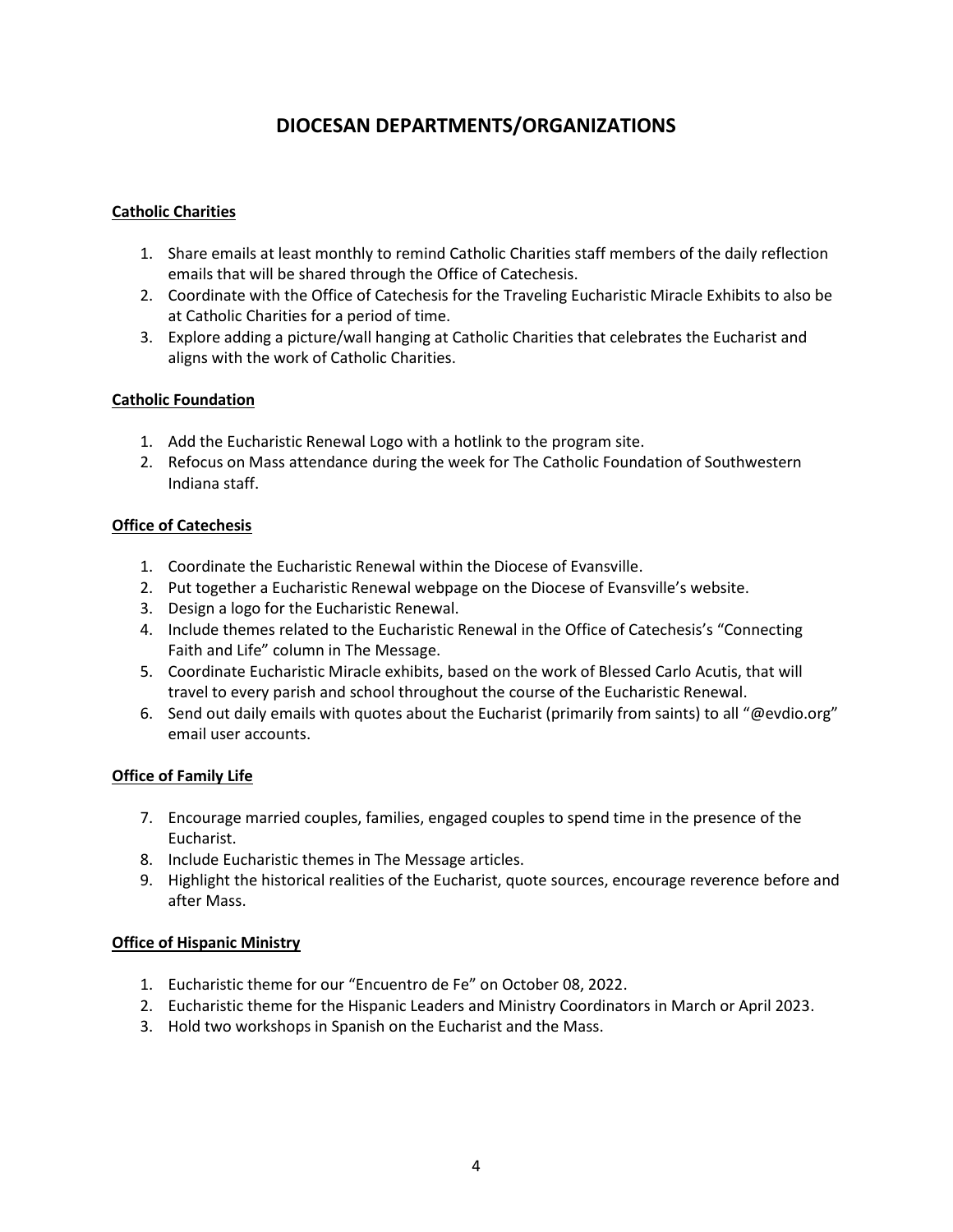## <span id="page-4-0"></span>**Office of the Tribunal**

- 1. Continue catechesis with those who are in invalid marriages so as to facilitate return to the sacraments.
- 2. Emphasize the primacy of the Most Holy Eucharist to encourage people to file petitions for declarations of nullity or dissolutions of prior marriages so as to facilitate return to the sacraments.
- 3. Encourage the Tribunal staff to attend weekday Masses and to make Eucharistic visits.

### <span id="page-4-1"></span>**Office of Worship**

- 1. Supply a resource for schools and religious education programs on best practices for celebrating exposition of the Blessed Sacrament with children.
- 2. Promote the use of Eucharistic songs "every Catholic should know" through educational materials and modeling their use at diocesan liturgies.

## <span id="page-4-2"></span>**Vocations Office**

- 1. Increase the engagement of attendees to our weekly Monday Night Holy Hour and Mass for Vocations at Sacred Heart Church, primarily via printed materials for devotional prayer, educational resources about the Eucharist, Adoration guides, etc.
- 2. Utilize Eucharistic imagery in promotional materials, including the seminarian poster, prayer cards, the website, event flyers and social media posts, etc. Imagery might include monstrances, Last Supper images, Saints with particular Eucharistic devotions, etc.
- 3. Obtain photographs from the Masses of Thanksgiving of every living priest of our Diocese and distribute them (framed) for display in the home parish, office or school of each of our priests.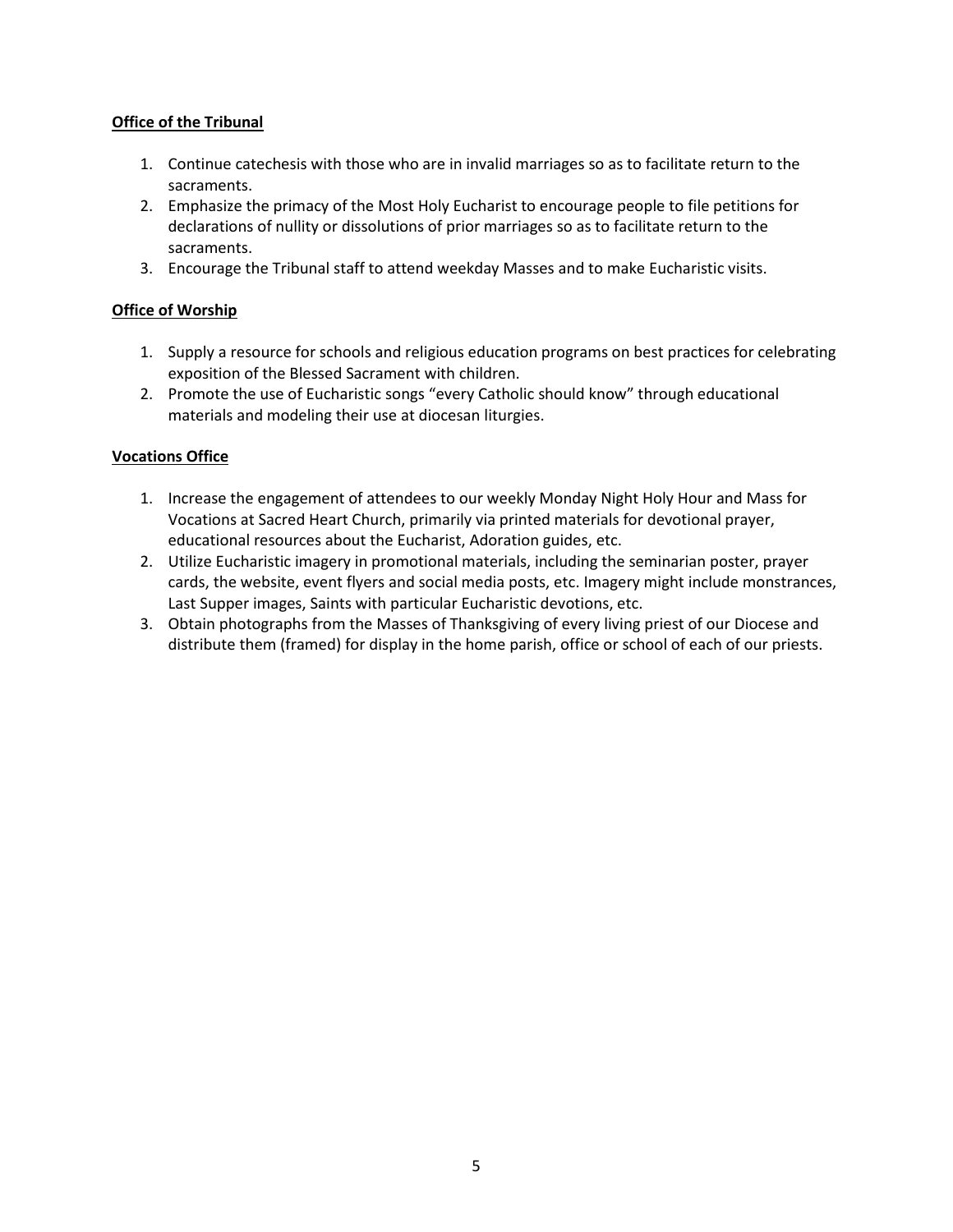# **PARISHES**

## <span id="page-5-0"></span>**Annunciation Parish, Evansville**

- 1. We will work to have a Eucharistic procession on the Feast of Corpus Christi 2023 and 2024. We hope to coordinate our Corpus Christi procession with the parishes of Holy Rosary and Saint Benedict Parishes as we had in the past (pre-Covid).
- 2. We will incorporate Eucharistic Renewal during our parish missions in 2023 and 2024, as well as focusing on the aspects of the Holy Eucharist during Mass, spanning 19 June 2022–17 July 2024.
- 3. We will incorporate catechetical materials that focus on the Mass and Eucharist in our faith formation programs and our grade schools.
- 4. We will foster Eucharistic adoration.
- 5. We will utilize Eucharistic hymns and specific prayers to highlight the love of Jesus Christ, who is present in the Sacrament of the Holy Eucharist.

## <span id="page-5-1"></span>**Blessed Sacrament Parish, Oakland City**

- 1. Hold a day of Eucharistic Adoration once a month.
- 2. Encourage the use of Eucharistic hymns during Sunday Liturgies.
- 3. Encourage our religious education program to catechize students on the importance of Eucharistic Adoration and to attend the days of Eucharistic Adoration.

### <span id="page-5-2"></span>**Christ the King Parish, Ferdinand**

- 1. Incorporate Adoration into all grades' religious educations.
- 2. Schedule Mass once a month for grades 3-8 during religion classes.
- 3. Schedule the Eucharistic Stations at least once a year for grades K-8. Continue to work on creating permanent stations at the St. Henry campus.
- 4. We are going to attempt to construct an outdoor "Eucharistic Stations" at St. Henry Parish that can be a permanent pilgrimage location for the Diocese. This will be a parish-wide project that will try to employ the talents of everyone including children, adults, and teenagers in the construction. If and when it is completed, will would arrange for the bishop to come and bless and dedicate this meditative walk.
- 5. The curriculum for next year's high school program will focus on the doctrine of the Eucharist and the meaning of the Mass, as well as provide catechesis on Eucharistic Adoration and the Worship of the Eucharist outside of Mass.
- 6. Times will intentionally be built in throughout the year to do adoration and benediction, as well as the Stations of the Eucharist devotion.

### <span id="page-5-3"></span>**Corpus Christi, Evansville**

- 1. We will hold a Parish Mission on this theme for either Advent or next Lent.
- 2. Host the traveling display "Eucharistic Miracles" from the Diocese.
- 3. Bring 10 people to this year's Catechist Formation Day, Aug. 27, with Steve Angrisano.
- 4. Provide an evening bible study in the fall on this theme or on living "Eucharistically."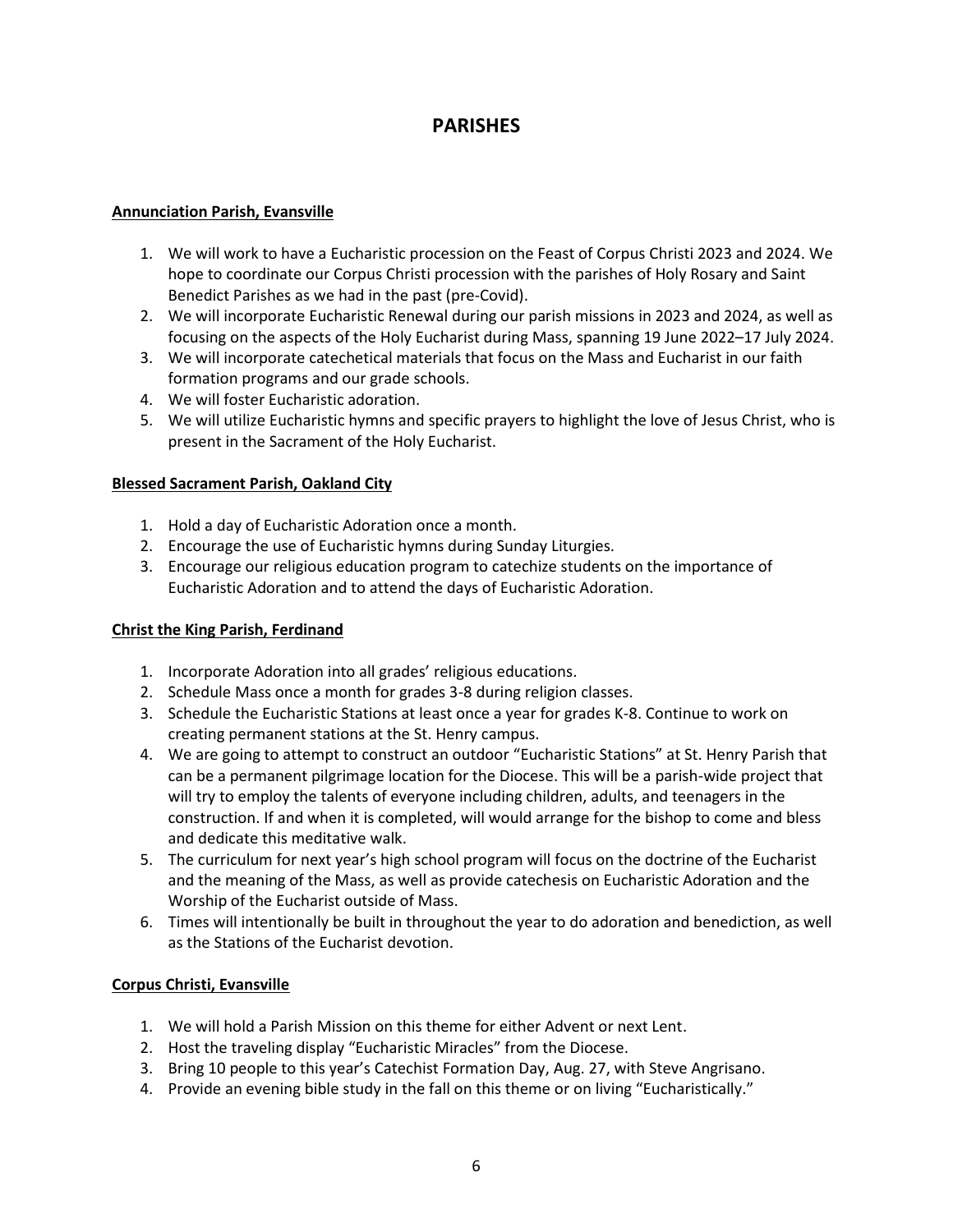- 5. Change First Communion preparations to include parent workshop.
- 6. Present "A Walk Through the Mass" to the Parish, explaining the symbols, history, Biblical roots, and intentions of the parts of the physical building and materials, as well as the parts of the liturgy. Offered at least twice.
- 7. Increase reverence shown toward the Eucharist in liturgical moments: host a Eucharistic Procession on Corpus Christi Sunday, as part of one weekend Mass; increase the use of Latin (Mass parts, Exposition/Reposition, etc.); remind the faithful of the proper methods of receiving Communion (bowing, hour fast, etc.).
- 8. Highlight parishioners (at least one per month) who live in Communion by their charity outside of the Mass (prison ministry, volunteers to St. Vincent de Paul, those who visit nursing homes, etc.). In particular, take a photograph and get a Communion-centered quotation from each to display in the narthex, bulletin and on social media.

## <span id="page-6-0"></span>**Good Shepherd Parish, Evansville**

- 1. The 3rd Sunday of each month at 7 PM, we offer ARISE event (Adoration. Reconciliation. Intercession. Scripture. Exhilaration.) It is open to families around the Diocese.
- 2. During Lent, we are offering "A Biblical Walk through the Mass" program to prepare parishioners for the Eucharistic Renewal. "A Biblical Walk through the Mass" explores the extraordinary biblical roots of the Liturgy and reveals what it all means and why it all matters.
- 3. Offer a "Teaching Mass" during an established weekend Mass.

## <span id="page-6-1"></span>**Holy Cross Parish, Ft. Branch, St. James and Sts. Peter & Paul Parishes, Haubstadt**

- 1. Parish Mission focused on the Eucharist.
- 2. "Walk through the Mass" catechesis.
- 3. Eucharistic procession.
- 4. Teaching about Adoration and a period of Adoration for the Religious Ed students throughout the school year as well as sharing Eucharistic Miracles.
- 5. St. Thomas Aquinas Prayer Cards "Prayer before Mass" and "Thanksgiving after Mass" (4 x 5 laminated cards) to have in the pews and to teach to students (available through www.catholicspringtime.com).
- 6. Adult Study: Lectio Eucharist by Dr. Brant Pitre (10 part series) through FORMED.ORG.
- 7. As a congregation, we will sing "This Is Jesus" as our first communion song. The refrain of this song has a simple, haunting melody with lyrics very directly addressing the aims of the renewal: "This is Jesus, Emmanuel, God is with us, in this sacrament. Come, receive Him, adore Him. This is Jesus, our Lord."
- 8. Our choirs will learn songs and hymns centering on the Eucharist and the miracle of Transubstantiation to sing either as prelude or during communion meditation, including "Bread of Angels," "*Panis Angelicus*," "*Adoro Te Devote*," "*Ave Verum Corpus*," "*Anima Christi*" and others.
- 9. Choir members and cantors will lead the congregation in song during a Corpus Christi procession outside the parish in 2023.
- 10. Provide open dialogue with the youth about their questions and experiences concerning the Eucharist.
- 11. Make it a priority to bring youth to church for time of prayer in Adoration of the Blessed Sacrament during our events, as well as promote events such as Source & Summit.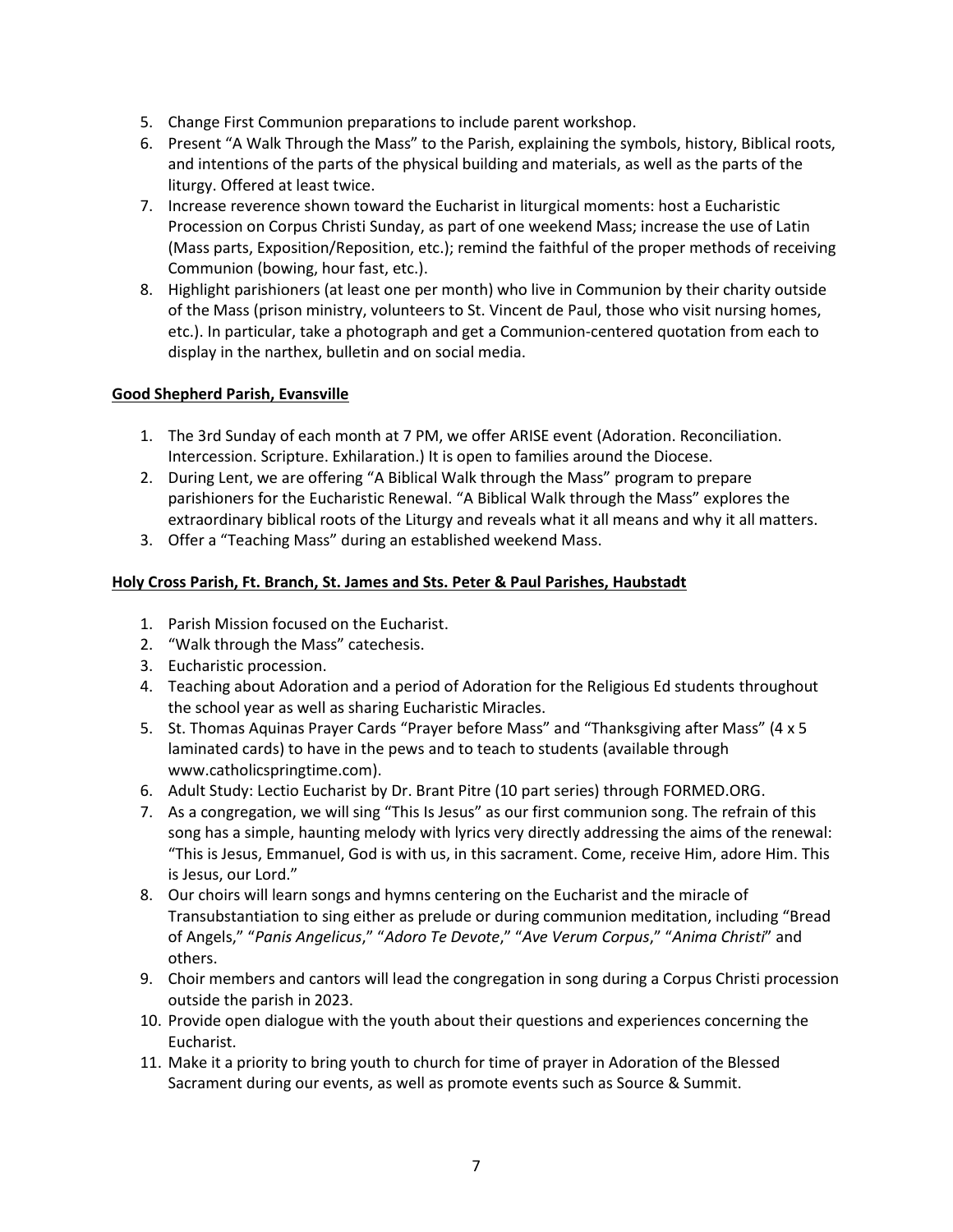12. Have an event with the youth where they make bread together, eat it, and discuss the connections with the Last Supper and Jewish Passover meal.

### <span id="page-7-0"></span>**Holy Family Parish, Jasper**

- 1. The parish will have a Eucharistic Procession on Corpus Christi 2022, and hopefully annually after that.
- 2. The Middle School/High School Religious Education with St. Joseph Parish will have Eucharistic Adoration for students (we've done this for a few years).
- 3. The Parish Catechetical Leader will reach out to every ministry in the parish, asking to speak and pray with them at one of their meetings. They will be encouraged to spend time together during at least one of our monthly days for Adoration and Benediction.
- 4. Invite members of the community, especially friends and family of first communicants to "walk with" our first communicants by themselves learning about communion, praying for our first communicants, and renewing their own understanding of the Eucharist.
- 5. Create audio/video recordings of discussions with parishioners from different ages and backgrounds to discuss faith in the Eucharist and to invite some parishioner evangelization on the topic.

# <span id="page-7-1"></span>**Holy Rosary Parish, Evansville**

- 1. October 2022: Eucharist Centered Mission for Spanish Speaking.
- 2. Spring 2023: Faith Day Event, Eucharist topics and presentations.
- 3. Fall 2023: Parish Mission, Eucharist Theme.
- 4. Spring 2024: Weekly Lenten Holy Hour, Presentation, Mass, & Faith-sharing gatherings.
- 5. Adult Formation Studies and Events with intentional focus on the Eucharist and the Mass: including Parish Mission, Faith Day, Bible Study and Sacramental Preparation throughout the whole process.
- 6. More intentional focus and invitation on Adoration for all ages: "information sessions" to help people overcome obstacles ("I cannot do an hour," "What do I do in Adoration?" etc.). Find ways to invite whole families into Adoration.
- 7. Prayer and worship opportunities to include Lenten Holy Hour, Mass, and Faith-sharing in the Spring of 2024.

# <span id="page-7-2"></span>**Our Lady of Hope Parish, Washington**

- 1. Our Lady of Hope Catholic will have a Corpus Christi Celebration with a procession around the school and church grounds Sunday, June 19, during the afternoon.
- 2. We will have a renewal period for the Adoration Chapel at Our Lady of Hope Catholic Church that will be celebrated in our parish and our school in celebration of the Eucharistic Renewal.
- 3. Focus our religious education classes on the Eucharist, especially those preparing for First Communion and Confirmation. Search for materials focused on the Eucharist.
- 4. Give our students more information about our perpetual Adoration Chapel and invite them to visit. Ask our catechists to take the students to our chapel and talk about Adoration. Have a Deacon or Pastor talk about the Sacred Vessels and Mass.
- 5. Have meetings with parents focused on the Eucharist, and invite them to visit our chapel. Invite parents and children to our Adoration Hour that happens once a month, or offer special Adoration time for parents and children.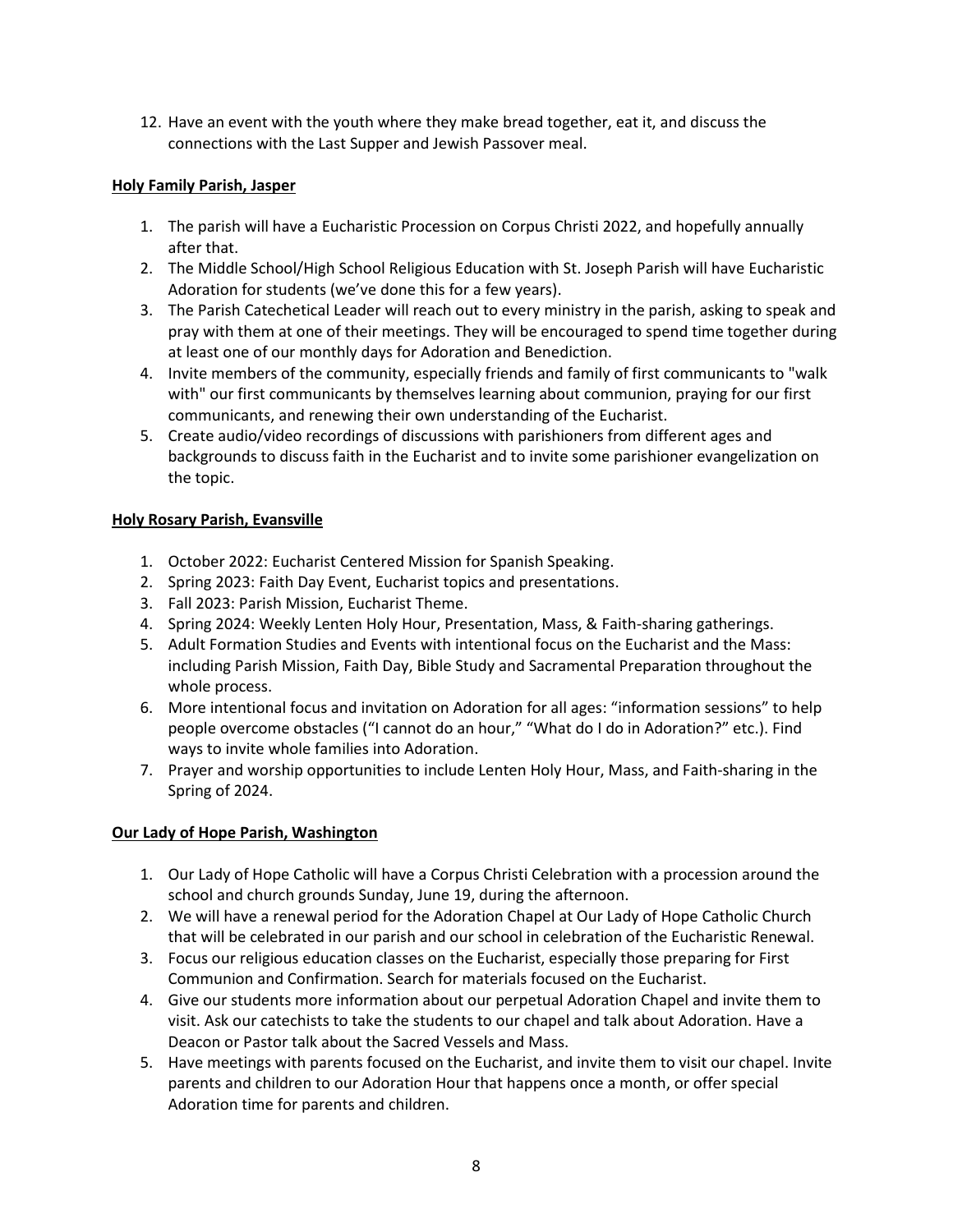## <span id="page-8-0"></span>**Precious Blood Parish, Jasper**

- 1. Provide Eucharistic Adoration for Middle School/High School religious education each semester.
- 2. Incorporate "Altaration" by Fr. Mike Schmitz.
- 3. Eucharistic trivia questions of the week.
- 4. Have students visit the chapel once a month.
- 5. Have a speaker give a talk in the deanery about the True Presence.
- 6. Offer "Presence" by the Augustine Institute.

### <span id="page-8-1"></span>**Resurrection Parish, Evansville**

- 1. By reaching our parishioners through things they hear, see, and information in their hands, Resurrection will embark on a homily series explaining Eucharistic miracles and encounters at weekend Mass, Bible studies, parish podcast, and the bulletin.
- 2. Resurrection will offer catechesis on the Eucharist and parent/teacher-centered discussion questions to our school students for their take-home folder once a month. Information and reflection questions on the Eucharist will also be included in our Adoration chapel. Teachercentered catechesis will also be developed.
- 3. Resurrection will engage in our church's artistic tradition and invite creative parishioners and school students to create Eucharist-centered artwork for the narthex of our church.

### <span id="page-8-2"></span>**St. Benedict Cathedral Parish, Evansville**

- 1. St. Benedict Cathedral and School will commit to educating our families via school newsletters, emails, parish bulletins and school displays on topics of Eucharistic theology and engagement.
- 2. St. Benedict Cathedral and School will enhance and increase adult faith formation opportunities throughout the coming year, especially centering on Pope Benedict XVI's document, *Sacramentum Caritatis*, including catechesis and prayer opportunities for our parish ministries.
- 3. St. Benedict Cathedral Parish will expand opportunities for Eucharistic Exposition and Adoration in the parish.
- 4. St. Benedict Cathedral Parish will work toward evangelization surrounding the Eucharist.

### <span id="page-8-3"></span>**St. Bernard Parish, Rockport and St. Martin I Parish, Chrisney**

- 1. Begin praying the *Anima Christi* after Holy Communion.
- 2. Show videos on the Real Presence of Jesus in the Eucharist.
- 3. Encourage more people to come to Adoration: we have Adoration on Tuesday and Thursday evenings; every  $1^{st}$  Friday and  $3^{rd}$  Thursday is all night Adoration.

### <span id="page-8-5"></span><span id="page-8-4"></span>**St. Bernard Parish, Snake Run**

- 1. We are going to show some of the Eucharist Miracles after our Thursday evening Mass for the parishioners.
- 2. We are going to find some pamphlets on the Eucharist and pass these out to parishioners on Sundays.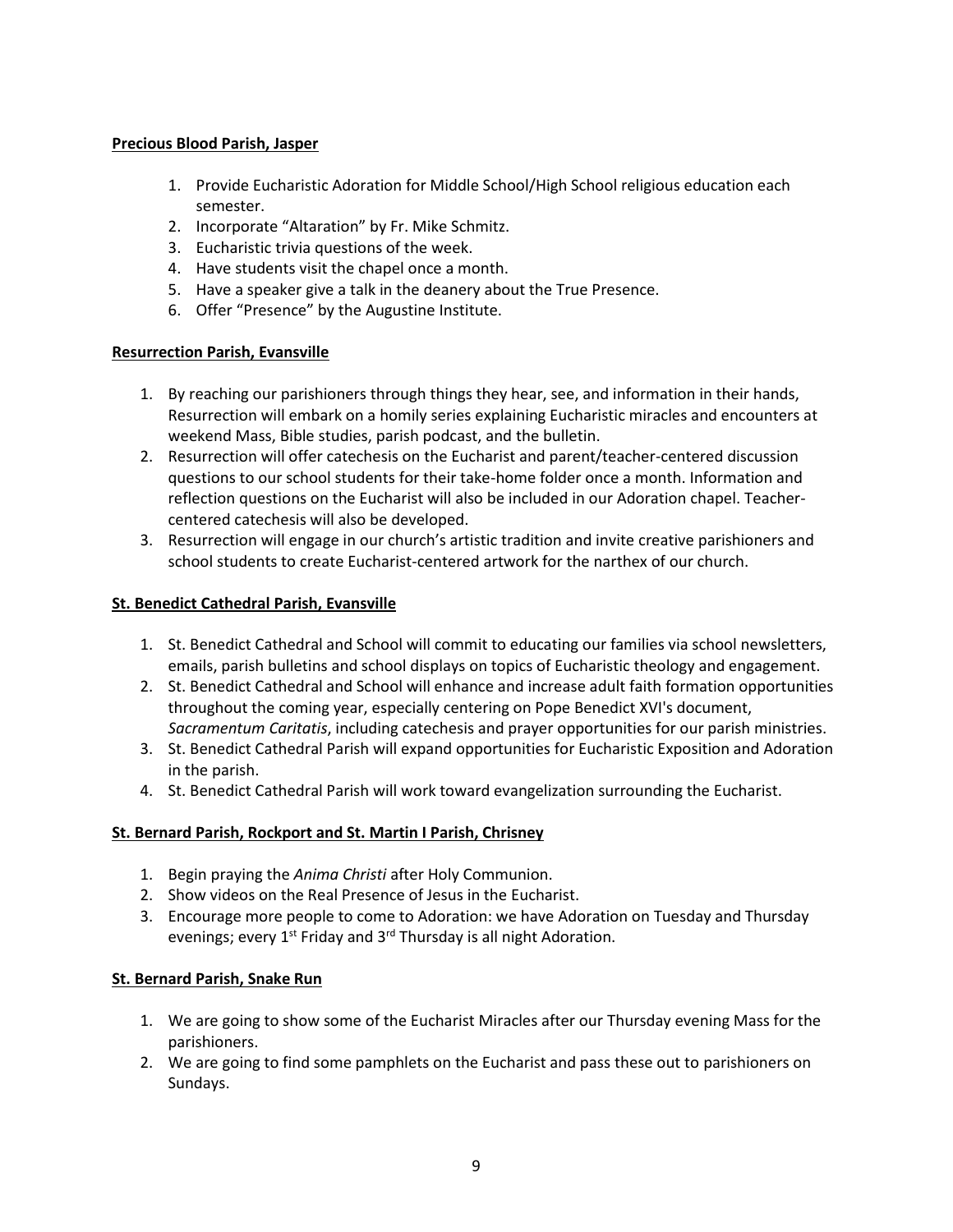## **St. Boniface Parish, Evansville**

- 1. Corpus Christi Sunday, after the 10:00 am Mass at St. Boniface, a procession of the Eucharist from St. Boniface Church to Sacred Heart Church.
- 2. Monthly adoration times for our school children and adults.
- 3. Formation about Adoration for our school children and families.
- 4. Mass to Mission: explaining the Mass to our children and adults during a month within Ordinary Time.
- 5. Communion to the Sick: minister to at least 30 homebound parishioners every week through the ministry of 12 Eucharistic Ministers.

## <span id="page-9-0"></span>**St. Clement Parish, Boonville**

- 1. Adoration the  $1<sup>st</sup>$  Friday of each month.
- 2. Homilies to educate and inspire Eucharistic Adoration.
- 3. Possibly a 4-part mission with a Eucharistic Renewal theme.
- 4. "Holy Kids" Eucharistic series.
- 5. "Presence" or "Altaration" for adults.
- 6. Opportunities for Adoration for religious education students.
- 7. Prelude hymn to set the tone for the Eucharist.
- 8. Prayerful selection of Communion song.
- 9. Song of meditation chosen to offer a chance to reflect on the Real Presence.

### <span id="page-9-1"></span>**St. Francis Xavier Parish, Vincennes**

- 1. We will hold a procession after the 11:00 am Mass the weekend of Corpus Christi Sunday, June 19, 2022. The procession will begin at St. John the Baptist Church and arrive at the Old Cathedral Church.
- 2. We will be holding instructions on the Mass on Wednesday evenings. We will emphasize the importance of understanding the Real Presence of Jesus during the Consecration. Stress will be placed on the importance of this not being a mere symbol.
- 3. Use instructional videos on Eucharistic Miracles for the Catholic Schools and the Religious Education Program. The children will create posters and hang them in the churches for everyone to see.
- 4. On Corpus Christi Sunday 2022 and Corpus Christi Sunday 2023, we will be in the process of expanding our current Adoration hours to become a 24 hour perpetual Adoration Chapel. The old Saint Rose Chapel located behind the Old Cathedral church will be the location for the perpetual chapel.

### <span id="page-9-3"></span><span id="page-9-2"></span>**St. Isidore Parish, Celestine and Dubois**

- 1. Parishioner to give 3–5-minute witness talk on what the Mass means to them once a month.
- 2. Corpus Christi Procession on June 19 after the 8:00 am Mass.
- 3. Have Mass more often with the Religious Education students, at least at the beginning and end of the program.
- 4. Catechize and remind youth on how to receive communion reverently on the hand and on the tongue.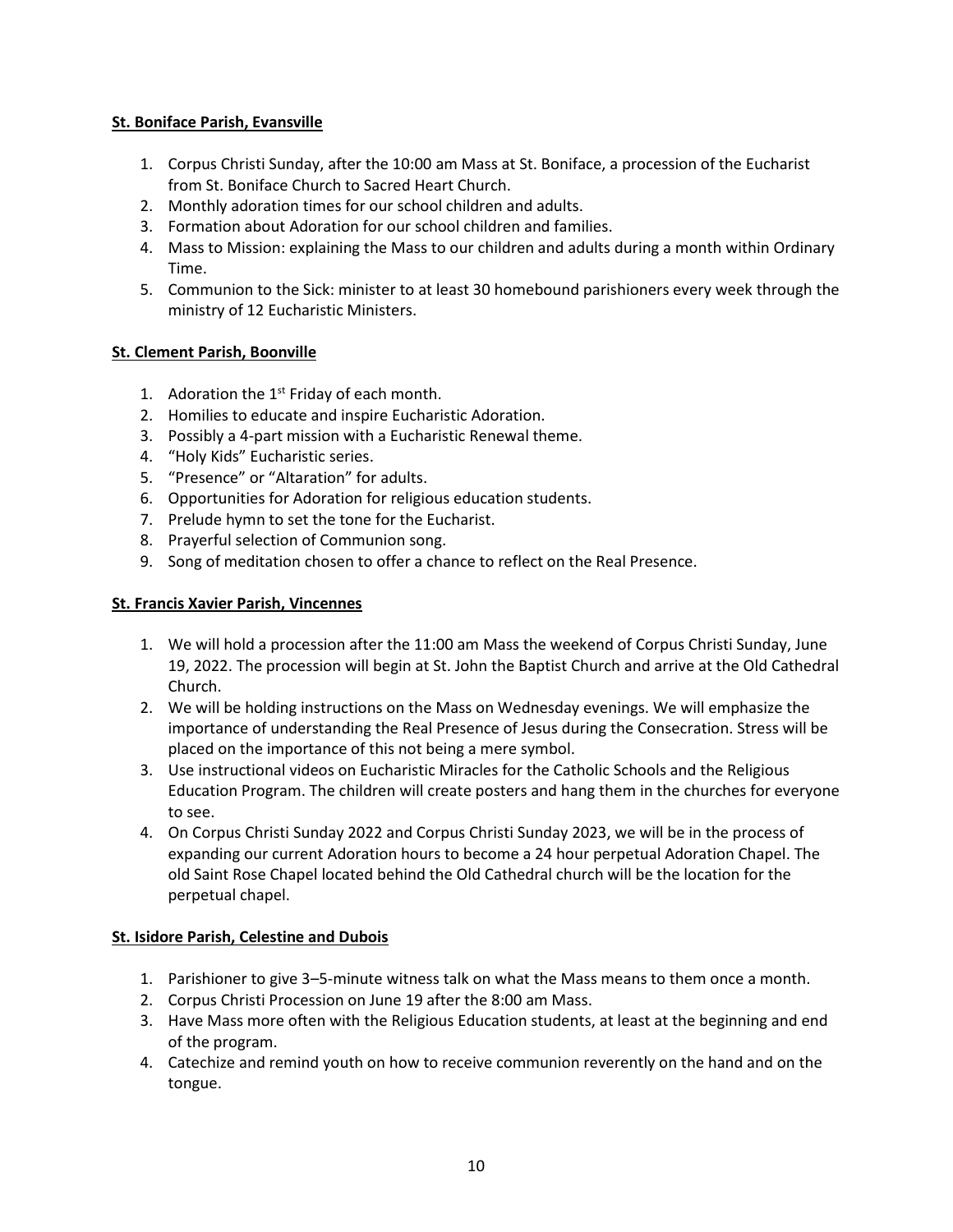## **St. John the Baptist Parish, Newburgh**

- 1. We have already implemented 24 hour adoration. We will continue to promote this to parishioners and youth through our emails and media. We will also plan class time for adoration with our religious education children.
- 2. We will highlight specific units on the Eucharist in our K-8 religious education program. This will include efforts to educate families through additional resources. We also plan to look for opportunities to invite non-practicing Catholics to learn more about Catholic teachings on the Eucharist.
- 3. Special studies pertaining to the Eucharist will be offered to parishioners throughout the year. In addition, Fr. Dusty will conduct special presentations explaining the meaning of the actions, words, and symbols found within the Mass.
- 4. A Eucharistic miracle display made by the youth group.
- 5. Displaying a Eucharistic miracle display in the Prayer Garden.
- 6. Have Youth Group members explain the miracles to parishioners who go to see the display.

# <span id="page-10-0"></span>**St. John the Evangelist Parish, Daylight**

- 1. Working through the Gabriel Project (an initiative to care and provide for the needs of poor mothers and their babies), we will invite the mothers to come and experience an hour of Eucharistic adoration. Most of the mothers are not Catholic or actively practicing any faith at all.
- 2. We will reinstitute Perpetual Adoration, which was discontinued during the COVID pandemic. Adoration currently runs from 9:00 am-4:00 pm, Monday through Friday, but we intend to get back to 24/7 adoration.
- 3. We will be doing a Corpus Christi Procession, which will be a first for our community.
- 4. We are planning to do a couple different types of Eucharistic healing services.
- 5. We will be putting together an informational sheet about the customs, traditions, and the roots of the Eucharist. Fr. Chris will also be highlighting the lives of several of the Eucharistic saints through his bulletin articles during the course of the year.

# **St. John the Evangelist Parish, Loogootee**

- <span id="page-10-1"></span>1. Continue the tradition of the Eucharistic procession throughout the town of Loogootee on the Feast of Corpus Christi, as we have for a number of years now.
- 2. Several times throughout the year, offer a study of the Holy Mass using Ascension Press's "Altaration" program. "Altaration" highlights motivations for being present at Mass and engaging in the liturgies. It also explains the "Hows and Whys" (traditions) of the Holy Mass.
- 3. Bring back Eucharistic Adoration, which was present prior to Covid, in each of the 4 churches within our parish.
- 4. Heighten awareness among our youth of our Lord's presence in the tabernacle. This will be evidenced by education regarding the importance of a sincere genuflection and the reason for the intentional focus on Our Lord's presence in the tabernacle.
- 5. Host prayer sessions to honor the Blessed Sacrament with the Stations of the Holy Eucharist, using pamphlets provided by The Shrine of the Most Blessed Sacrament in Hanceville, Alabama.

# <span id="page-10-2"></span>**St. Joseph Parish, Jasper**

Year 1: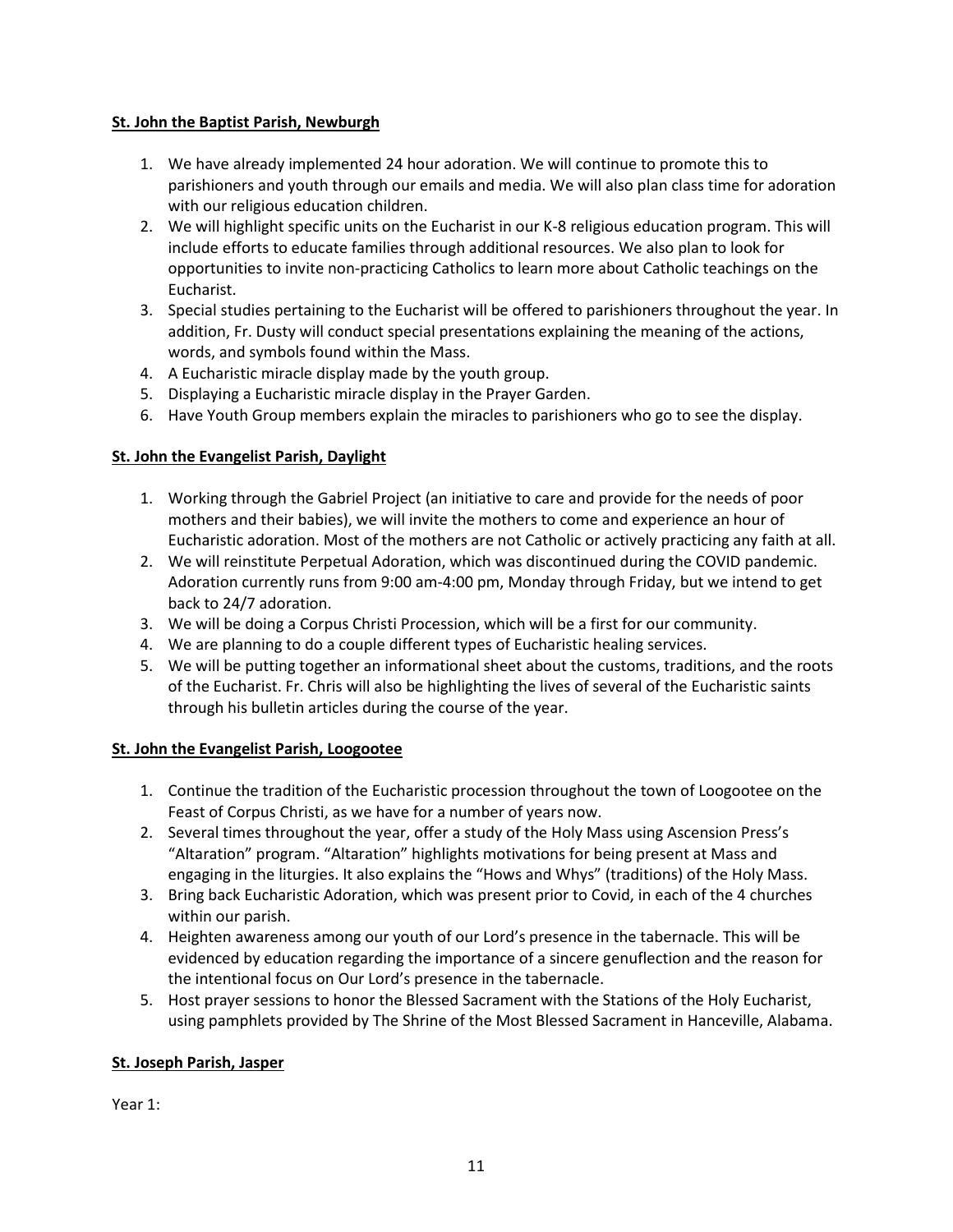- 1. Corpus Christi Procession on the Feast of Corpus Christi (June 19, 2022). We hope to celebrate with a procession annually.
- 2. Challenge parishioners to increase their prayer life. Challenge parishioners to pray and sacrifice/fast for the renewal of the parish with a desire to put God first in their lives. We will list various ideas and ways to sacrifice geared toward keeping the Sabbath holy.
- 3. Trifold with helpful prayers for Mass. Encourage arrival 10 minutes before Mass. Say a prayer together at mass after communion. This will go in the Breaking Bread and will have extras for people to take home.
- 4. Bring in a speaker on prayer, possibly Meg Hunter-Kilmer. Through the Catholic Radio station, Fr. Mitch Pacwa will be in Jasper in October giving a talk on the Eucharist (this was rescheduled from 2020).
- 5. Print 10 Eucharistic Miracle stories. Once a month post in the lobby, put as a bulletin insert, and on social media. Blessed Carlos Acutis has downloadable pdf files: www.carloacutis.com/en/association/presentazione and www.miracolieucaristici.org/en/Liste/list.

## Year 2:

- 1. Bring in a speaker on Eucharistic Miracles.
- 2. Book the Eucharistic Miracle Exhibit from the Diocese of Evansville.
- 3. *Quiet on Kundek* theme (possible radio ads, etc.): encouraging people to stop in and pray at Saint Joseph, providing additional opportunities for Holy Hours/Adoration.

# <span id="page-11-0"></span>**St. Joseph Parish, Princeton**

- 1. Teach our students about the meaning behind the items used at Mass.
- 2. Do a monthly reflection or discussion on the Eucharist in the classroom.
- 3. Offer Eucharistic Adoration to our students twice a year.

### **St. Joseph Parish, Vanderburgh County**

- <span id="page-11-1"></span>1. Offering time for Adoration for families.
- 2. Community meals after Mass, with talks on the Mass or Adoration.
- 3. Initiating a Holy Hour for the school children.

# **St. Mary Parish, Huntingburg**

- <span id="page-11-2"></span>1. Eucharistic Processions: county-wide and Corpus Christi.
- 2. Eucharist focused bible studies: The Presence, Altaration, etc.
- 3. Focused Adoration Services: Grades 1-5; Grades 6-12; Family. Offered before every weekday Mass all year.

### **St. Mary Parish, Sullivan and St. Joan of Arc Parish, Jasonville**

- <span id="page-11-3"></span>1. Eucharistic Procession at St. Mary and Saint Joan of Arc on Corpus Christi June 19, 2022 and June 11, 2023.
- 2. Instructional Mass with preaching to focus on the Eucharist at 6:00 pm at Saint Mary on Wednesday in the Octave of Easter, April 12, 2023. The Gospel that day is the Road to Emmaus. Homily about recognizing Christ in the Eucharist and the importance of Mass attendance where we break the bread.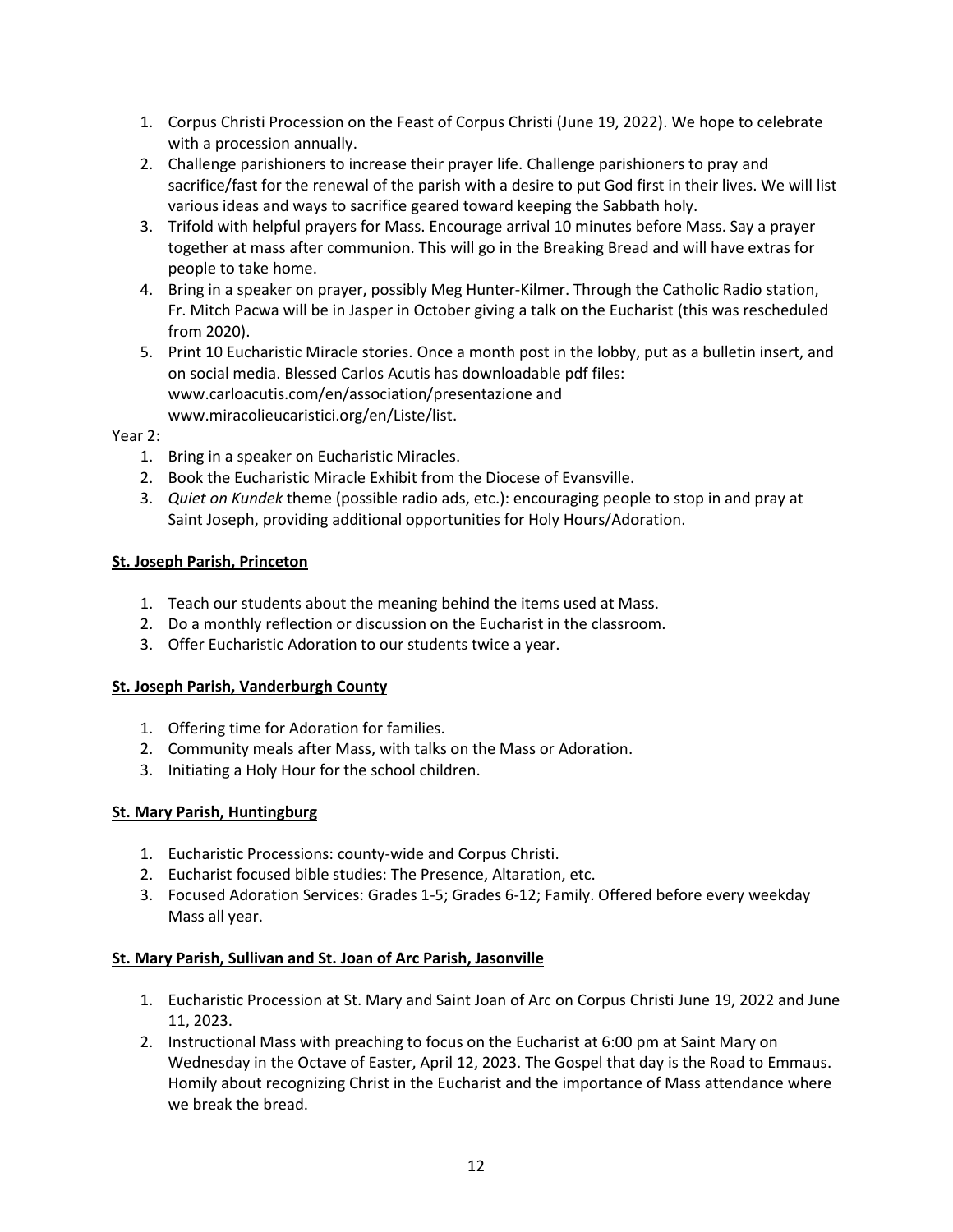3. Eucharistic Adoration before Sunday Masses at Saint Mary and Saint Joan of Arc in Advent: November 27, December 4, December 8, December 11, and December 18, 2022. Homilies will include the "why" of Eucharistic Adoration, the relationship of the Eucharist to grace and salvation, and how that relates to Mass.

# <span id="page-12-0"></span>**St. Matthew Parish, Mt. Vernon**

- 1. First Friday adoration: We'd like to offer adoration, even if only for a couple of hours, on the First Friday of each month. If the parish can find a few parishioners to take an hour of adoration each, then we could have adoration during the school day (8am–3pm each First Friday).
- 2. During a few consecutive weekly Masses with our kids in the fall, the parts of the Mass will be explained: going into some depth regarding the symbolism, the history, and the importance of how God offers praise through us to himself.
- 3. On 21 September 2022 (the patronal feast of the parish), we will have a public Eucharistic procession with our school children.

# **St. Peter Parish, Montgomery**

- <span id="page-12-1"></span>1. Having a Parish Mission on Eucharist.
- 2. Presentation on the Eucharistic Miracles.
- 3. Having a Bible Study on Eucharist/Mass. As it's done at SOURCE + SUMMIT, set up a "Burning Bush" and do Eucharistic Adoration.
- 4. We will continue our monthly Religious Education Speakers Nights for our 6th-12th grade Religious Education students and their parents. During these, we will have more talks focusing on the Eucharist. Some of these will include the Biblical Background of the Eucharist, the Power of Adoration, and How to Receive the Eucharist More Reverently.
- 5. For our 1st-5th Release Time students, we will include monthly "Saint Story Time", where we talk about a particular Saint each month. This year, we will focus on Saints who had a devotion to the Eucharist or experienced the power of the Eucharist in their lives (i.e., St. Clare of Assisi who defended her community from an army by simply holding up the Eucharist and believing in the true presence).
- 6. We will continue requiring the parents of our First Communion students to watch the "Presence" videos before their children receive First Communion. This year, we will offer more in-person parent meetings for the parents to watch the videos together and discuss.
- 7. During one of our Religious Education Speaker Nights, we will have a Youth Witness on the Power of Adoration for 20 minutes in our Church. We will then have a Eucharistic Procession from the Church to our school building. We will spend the rest of the time in Adoration.
- 8. During our monthly High School Youth Group meetings, we will include 10 minutes of "Tabernacle Time" at the end of every meeting. We will have different forms of group prayer and personal prayer throughout the year during these times. The intention is to give the students the space to spend time with Jesus in the Eucharist and develop a personal devotion to the Eucharist.

# <span id="page-12-2"></span>**St. Philip the Apostle Parish, Posey County**

1. 12 Stations of the Holy Eucharist to be set up outside on the parish grounds for open pilgrimages. Envisioning an ongoing display, 24/7, that can be visited and prayed any time day or night.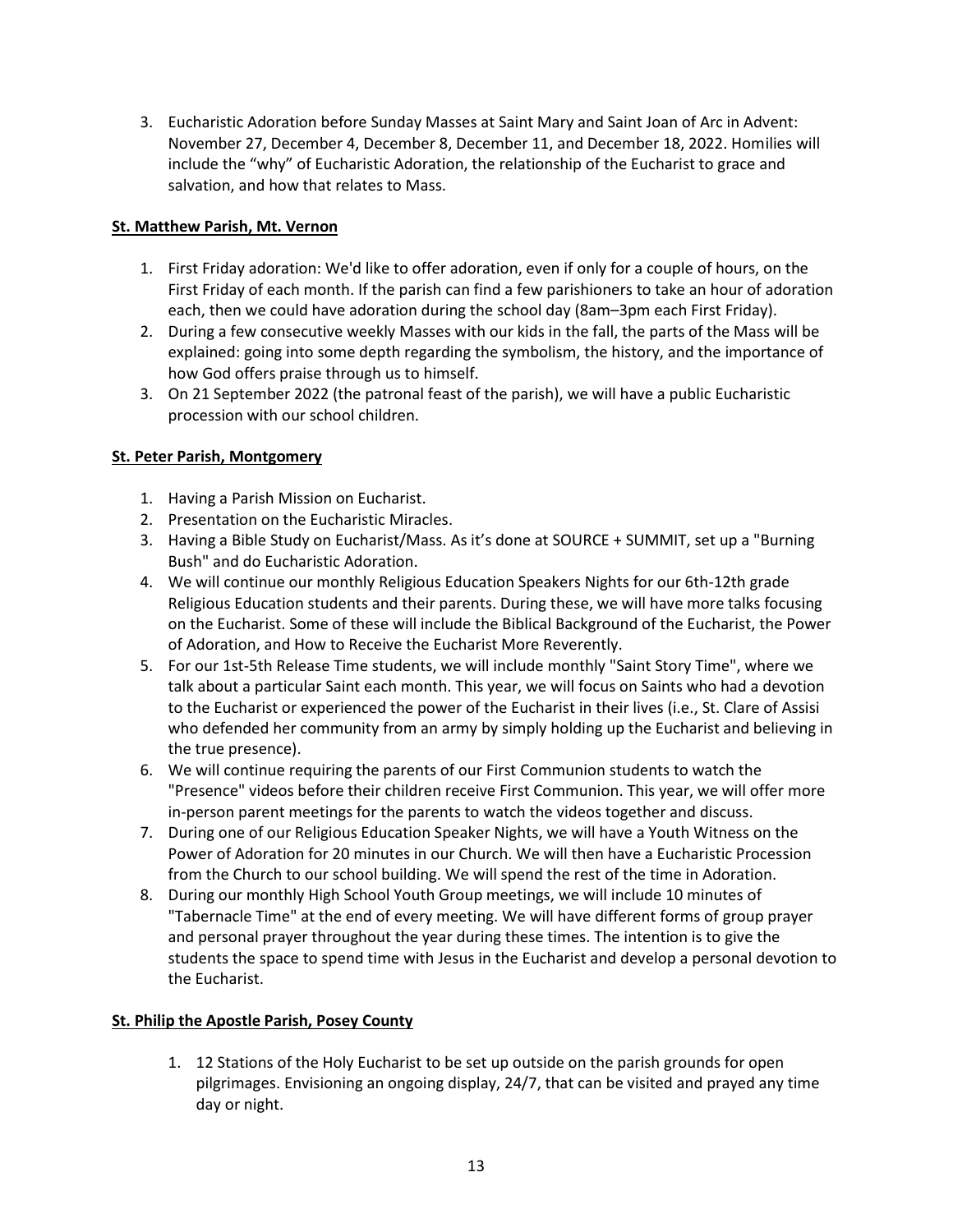- 2. Presentations on the Holy Eucharist, such as the meaning of the Mass/Eucharistic witnesses from various presenters (these being offered during the year, Advent and/or Lent).
- 3. As a continuation (possibly in year two) of the Eucharistic Renewal, a special presentation with exposition of the Blessed Sacrament that would include the "burning bush" and procession. With a special social gathering afterwards to commemorate the occasion.

## <span id="page-13-0"></span>**St. Wendel Parish, Saint Wendel, and St. Francis Xavier Parish, Poseyville**

- 1. For the next year, weekly provide in the Church bulletin a brief explanation of some element of the Mass.
- 2. Based on the Sunday Scripture readings, incorporate in the Sunday homily, whenever possible, how to go forth from Mass to reflect Christ to the world in the coming week.
- 3. Foster attendance at Mass, by engaging families who do not regularly attend Mass, through opportunities such as a Grandparents' Day Mass, encouraging students who are preparing for Confirmation and First Communion to sign up to be gift bearers at weekend Masses, and reintroducing Liturgy of the Word for Children during Mass.
- 4. Incorporate catechetical materials that focus on the Mass/Eucharist in faith formation programs (children/family, youth, adults).
- 5. Foster moments of Eucharistic adoration in faith formation programs (children, youth, adults).
- 6. Highlight the celebration of the Eucharistic liturgy by inviting/seeking out students and families to serve in different ministry roles during Masses.

## <span id="page-13-1"></span>**Sts. Mary and John Parish, Evansville**

- 1. We will provide a class that will help people to understand the Real Presence of Christ in the Eucharist.
- 2. We will offer a study of *Sacrosanctum Concilium* to clarify what the Second Vatican Council taught about the liturgy.
- 3. We will revive our Communion ministry to shut-ins so that they can be united to us through the Sacrament.
- 4. We currently already have a holy hour before every weekday mass.
- 5. Share information of the Real Presence, especially on FORMED. ORG. Try to develop a study on the Real Presence.
- 6. Invite more people to Mass and help them realize the great gift we have in the Mass.

# <span id="page-13-2"></span>**Sts. Peter and Paul Parish, Petersburg**

- 1. Day of Eucharistic Adoration once a month.
- 2. Encourage use of Eucharistic hymns at the weekend Masses.
- 3. Do an explanation of the Mass and its Scriptural background.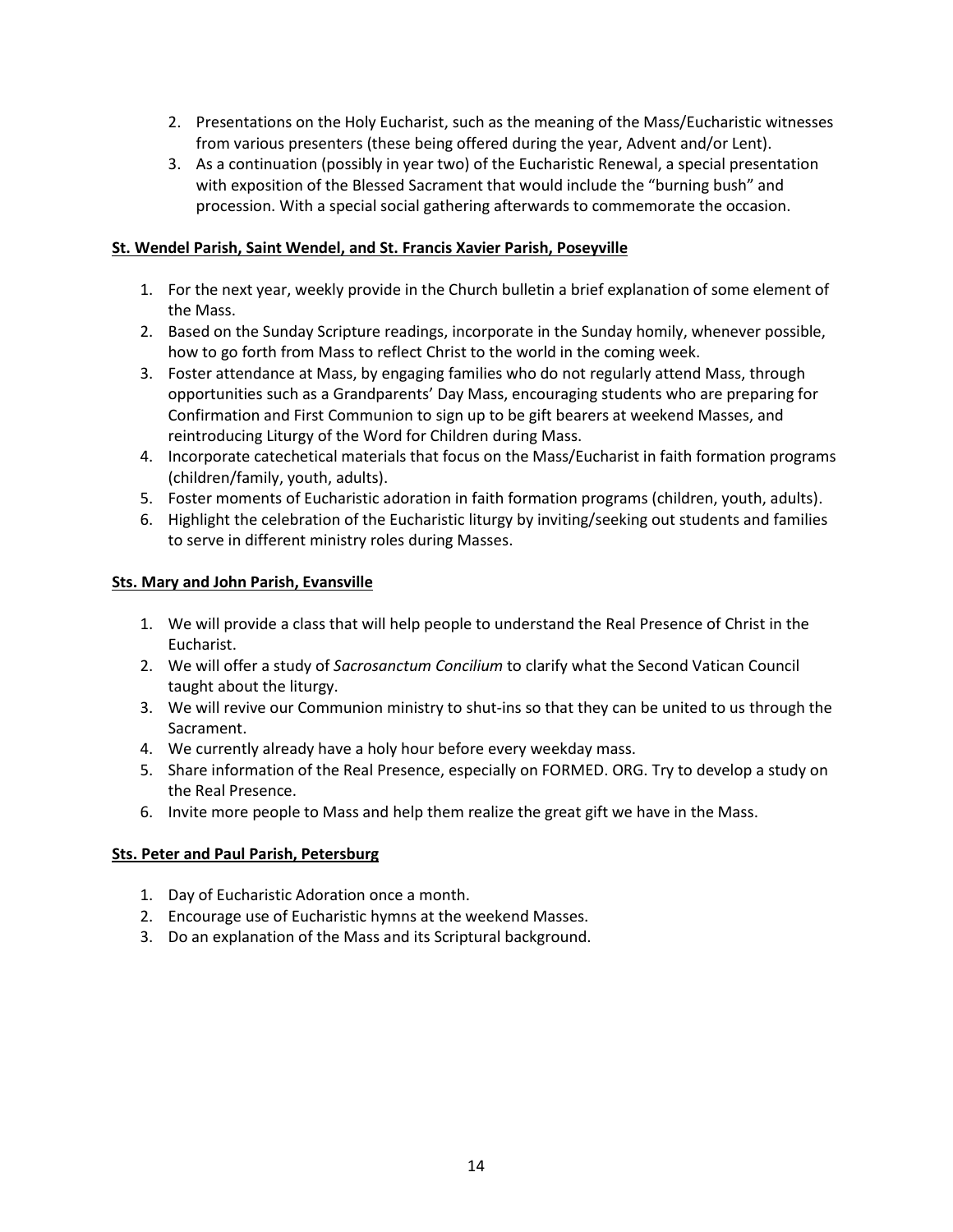# **CATHOLIC SCHOOLS**

## <span id="page-14-0"></span>**Annunciation at Holy Spirit School, Evansville**

- 1. Be more purposeful with prayer opportunities for students and staff.
- 2. Continue to search for ways to be more intentional with the Lent season, as well as Advent.
- 3. Increase opportunities for students to participate in the liturgy.

# <span id="page-14-1"></span>**Corpus Christi School, Evansville**

- 1. Students and staff will participate in monthly adoration of the Blessed Sacrament, the rosary, and confession. During Mass, a petition and songs will be included reflecting the Eucharistic Renewal.
- 2. Corpus Christi School will commit to providing students an environment that reflects the Eucharistic Renewal theme in classroom and hallway bulletin boards and in school/classroom designated prayer spaces. Morning prayer will focus on the Eucharistic Renewal theme for the school year.
- 3. Corpus Christi School will commit to quarterly service projects that reflect the Eucharistic Renewal theme.

# <span id="page-14-2"></span>**Flaget Elementary School, Vincennes**

- 1. Flaget commits to promoting the Eucharistic Renewal as the school's theme for the 2022-2023 school year.
- 2. Flaget commits to providing student an environment that reflects the Eucharistic Renewal theme.
- 3. Flaget commits to educating our families through education via school newsletters.

# <span id="page-14-3"></span>**Good Shepherd School, Evansville**

- 1. Good Shepherd Catholic School commits to promoting the Eucharistic Renewal as the school's theme for the 2022-2023 school year.
- 2. Good Shepherd Catholic School will commit to educating our families through the Ram Gram and social media and through providing resources.
- 3. Good Shepherd Catholic School will commit to enhancing the student Adoration monthly experience by providing prayer resources.
- 4. Good Shepherd Catholic School will commit to encouraging families to attend Tuesday night Mass and Adoration.

# <span id="page-14-4"></span>**Holy Cross School, Fort Branch**

1. Thoughts, prayers and activities centered around the Eucharistic Renewal theme will be shared with students and school families.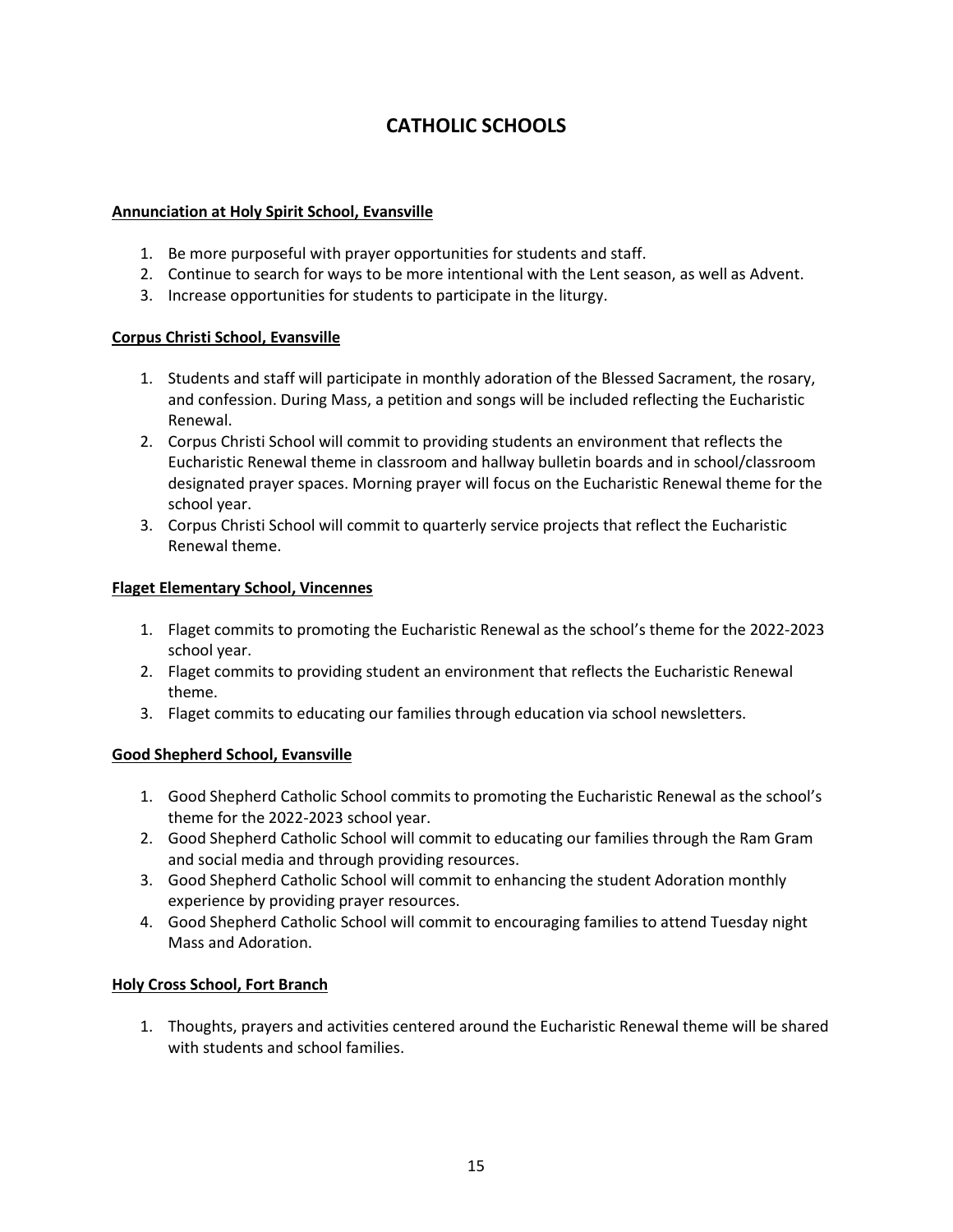- 2. Assignments will be researched, completed and shared in the classroom and with school families, as well as members of the parish. Studies will be centered around building faith that the Eucharist is the Body of Christ.
- 3. A more meaningful and concrete method of adoration will be developed and fulfilled at Adoration  $(1<sup>st</sup> Thursday of each month).$

# <span id="page-15-0"></span>**Holy Redeemer School, Evansville**

- 1. Encourage each class (K-8) to go to the Adoration chapel as appropriate throughout the school year.
- 2. Introduce the Adoration chapel to families at the Back-to-School Bash and encourage families to check it out during the year.
- 3. Invite individual classes to attend weekend Masses to encourage participation, attendance and fellowship.

## <span id="page-15-1"></span>**Holy Rosary School, Evansville**

- 1. All parish activities will have a related component for school children.
- 2. October 2022: Eucharist-Centered Mission for Spanish Speaking community.
- 3. Spring 2023: Faith Day Event, Eucharist topics and presentations.
- 4. Fall 2023: Parish Mission, Eucharist Theme.
- 5. Spring 2024: Weekly Lenten Holy Hour (Presentation, Mass, and Faith-sharing gatherings).

### <span id="page-15-2"></span>**Holy Trinity School, Jasper**

- 1. Holy Trinity will commit to educating our families via school newsletters.
- 2. Holy Trinity will commit to providing students an environment that reflects the Eucharistic Renewal theme in classroom and hallway bulletin boards.
- 3. Holy Trinity will commit to ensuring student and faculty activities will have emphasis on the theme of Eucharistic Renewal.

### <span id="page-15-3"></span>**Reitz Memorial High School, Evansville**

- 1. Come Rest in Jesus: Eucharistic Adoration every Monday and Wednesday during homeroom. Monday is a simple form of silent Adoration with exposition and reposition. Wednesday consists of a rotating communion prayer with benediction.
- 2. All School Marian Procession and Senior Eucharistic Procession: faith initiatives that promote certain key elements of the Catholic faith.
- 3. Weekly class Masses: opportunities to enhance and grow devotion to the Eucharist in a more intimate setting.

### <span id="page-15-4"></span>**Resurrection School, Evansville**

- 1. By reaching our parishioners through things they hear, see, and information in their hands, Resurrection will embark on a homily series explaining Eucharistic miracles and encounters at weekend Mass, Bible studies, parish podcast, and bulletin.
- 2. Resurrection will offer catechesis on the Eucharist and parent/teacher-centered discussion questions to our school students for their take-home folder once a month. Information and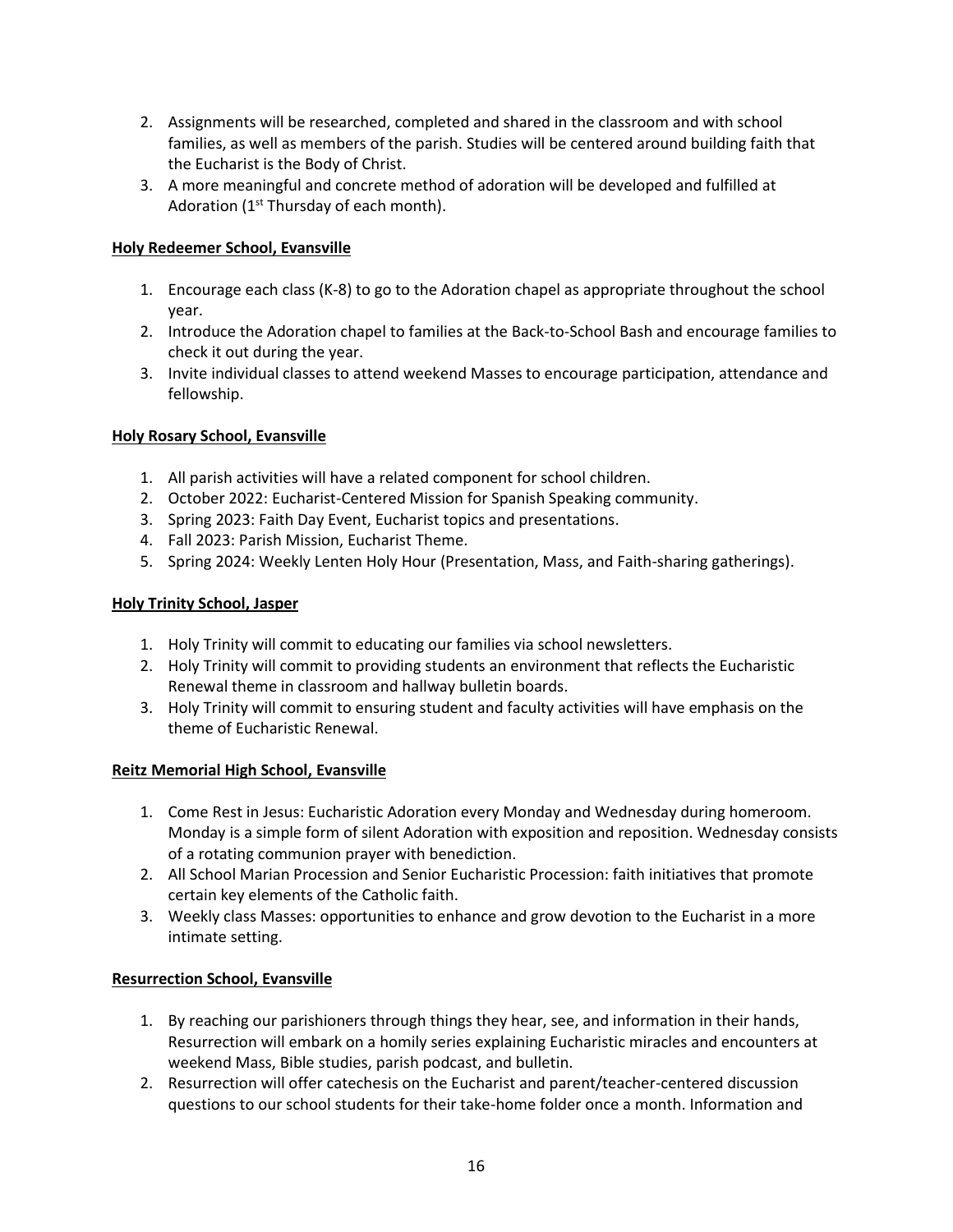reflection questions on the Eucharist will also be included in our Adoration chapel. Teachercentered catechesis will also be developed.

3. Resurrection will engage in our church's artistic tradition and invite creative parishioners and school students to create Eucharist-centered artwork for the narthex of our church.

# <span id="page-16-0"></span>**Rivet Middle School/High School, Vincennes**

- 1. Rivet commits to promoting the Eucharistic Renewal as the school's theme for the 2022-2023 school year.
- 2. Rivet will commit to providing students an environment that reflects the Eucharistic Renewal theme in classroom and hallway bulletin boards and in designated prayer spaces/chapels.
- 3. Rivet will commit to ensuring student and faculty retreats will have emphasis on the theme of Eucharistic Renewal.

## <span id="page-16-1"></span>**St. Benedict Cathedral School, Evansville**

- 1. St. Benedict Cathedral and School will commit to educating our families via school newsletters, emails, parish bulletins and school displays on topics of Eucharistic theology and engagement.
- 2. St. Benedict Cathedral and School will enhance and increase adult faith formation opportunities throughout the coming year, especially centering on Pope Benedict XVI's document, *Sacramentum Caritatis*, including catechesis and prayer opportunities for our parish ministries.

## <span id="page-16-3"></span><span id="page-16-2"></span>**St. Bernard School, Rockport**

- 1. Saint Bernard Catholic School commits to promoting the Eucharistic Renewal as the school's theme for the 2022-2023 school year.
- 2. Saint Bernard Catholic School will put an emphasis on the "Eucharistic Renewal" theme for our staff retreat and other spiritual development.
- 3. Saint Bernard Catholic School students/classes will be encouraged to schedule monthly visitation to Adoration during the school day.

# **St. James School, Haubstadt**

- 1. We will integrate the diocesan theme of the Eucharistic Renewal into every aspect of our day, including bulletin boards, parent newsletter, church bulletin news, faculty meeting agendas, and Friday teacher notes. The marquis sign will display the logo.
- 2. The principal will compose a morning prayer of commitment that will renew student and staff appreciation of the Eucharist, allowing us to start each day with Jesus as the focus.
- 3. On First Fridays, students will substitute the closing hymn with *O Saving Victim*, as Fr. Betz exposes the Blessed Sacrament. Throughout the day, all classes will spend time in Adoration at church.

# <span id="page-16-4"></span>**St. John the Baptist School, Newburgh**

- 1. Saint John the Baptist Catholic School commits to promoting the Eucharistic Renewal as the school's theme for the 2022-2023 school year.
- 2. Saint John the Baptist Catholic School commits to providing faculty spiritual development opportunities with an emphasis on the theme of the Eucharistic Renewal.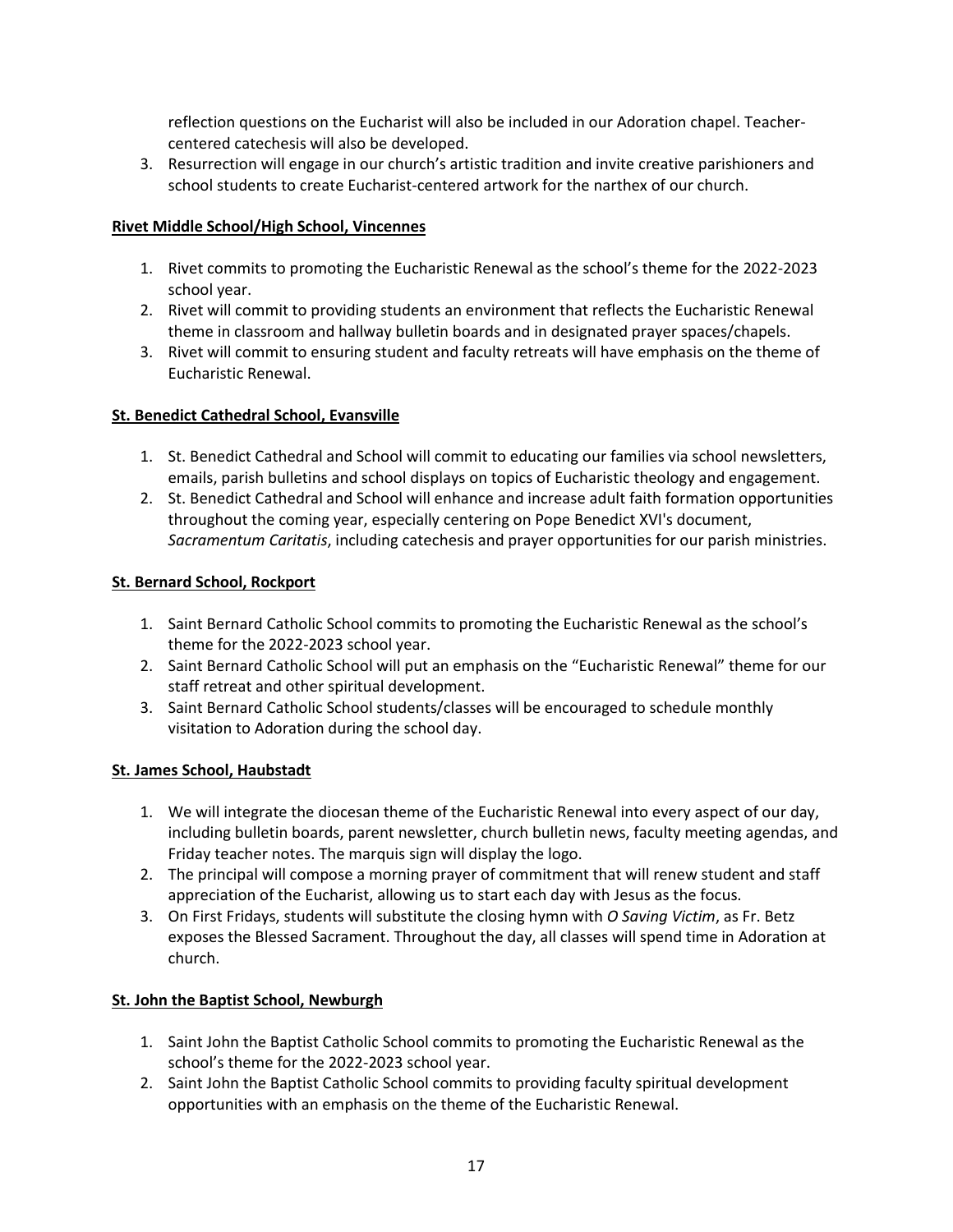3. Saint John the Baptist Catholic School students/classes will be encouraged to schedule regular visitation to Adoration during the school day.

# <span id="page-17-0"></span>**St. Joseph School, Princeton**

- 1. Teach our children about the meaning and symbolism behind the items used at Mass.
- 2. Do a monthly reflection or discussion on the Eucharist in the classrooms.
- 3. Offer Eucharistic Adoration to our students twice a year.

### <span id="page-17-1"></span>**St. Matthew School, Mount Vernon**

- 1. First Friday adoration: We'd like to offer adoration, even if only for a couple of hours, on the First Friday of each month. If the parish can find a few parishioners to take an hour of adoration each, then we could have adoration during the school day (8am–3pm each First Friday).
- 2. During a few consecutive weekly Masses with our kids in the fall, the parts of the Mass will be explained: going into some depth regarding the symbolism, the history, and the importance of how God offers praise through us to himself.
- 3. On 21 September 2022 (the patronal feast of the parish), we will have a public Eucharistic procession with our school children.

### <span id="page-17-2"></span>**St. Wendel School, Saint Wendel**

- 1. Saint Wendel Catholic School commits to promoting the Eucharistic Renewal as the school's theme for the 2022-2023 school year.
- 2. Saint Wendel Catholic School will commit to educating our families through education via school newsletter.

### <span id="page-17-3"></span>**Sts. Peter & Paul School, Haubstadt**

- 1. The *Anima Christi* is a prayer used after receiving the Body and Blood of Our Lord, Jesus Christ, in Holy Communion. Students will learn this prayer and practice it daily in school. Students will learn to recite this prayer after receiving Holy Communion at Mass. Students can find the prayer on the back of our hymnals located in the pews as well (this may be needed as we are first learning the prayer). The prayer will be displayed in classrooms as well.
- 2. Students will attend adoration at least one time per month. We will call this special monthly commitment "Behold the Blessed Sacrament." Teachers and students will have the opportunity and will be encouraged to attend adoration on other Fridays during the month, but one time per month will be a commitment we keep as a school. Parents will be encouraged to join us in adoration on our "Behold the Blessed Sacrament" commitment day.
- 3. Parents will receive a monthly update on our Eucharistic Renewal journey. This will be included in our monthly communication and will consist of literature pieces and videos that engage families in learning more about the Eucharist. We will call this our "Behold the Blessed Sacrament Corner" of our monthly update.

### <span id="page-17-4"></span>**Washington Catholic Schools, Washington**

1. We will have a renewal period for the Adoration Chapel at Our Lady of Hope Catholic Church that will be celebrated in our parish and our school in celebration of the Eucharistic Renewal.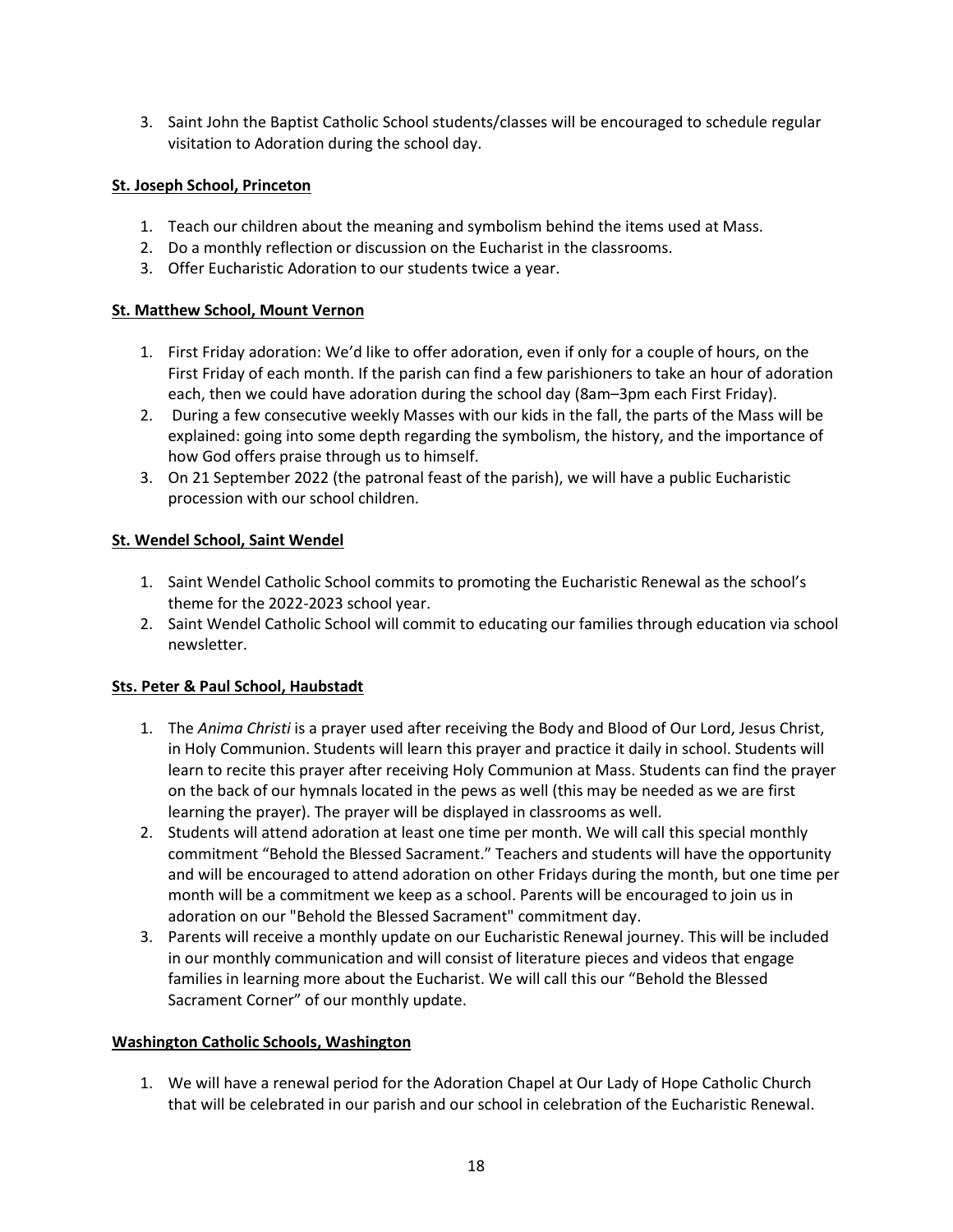2. Our schools will focus on the Eucharistic Renewal theme through the display of bulletin boards, music at mass, and all retreats, both students and faculty.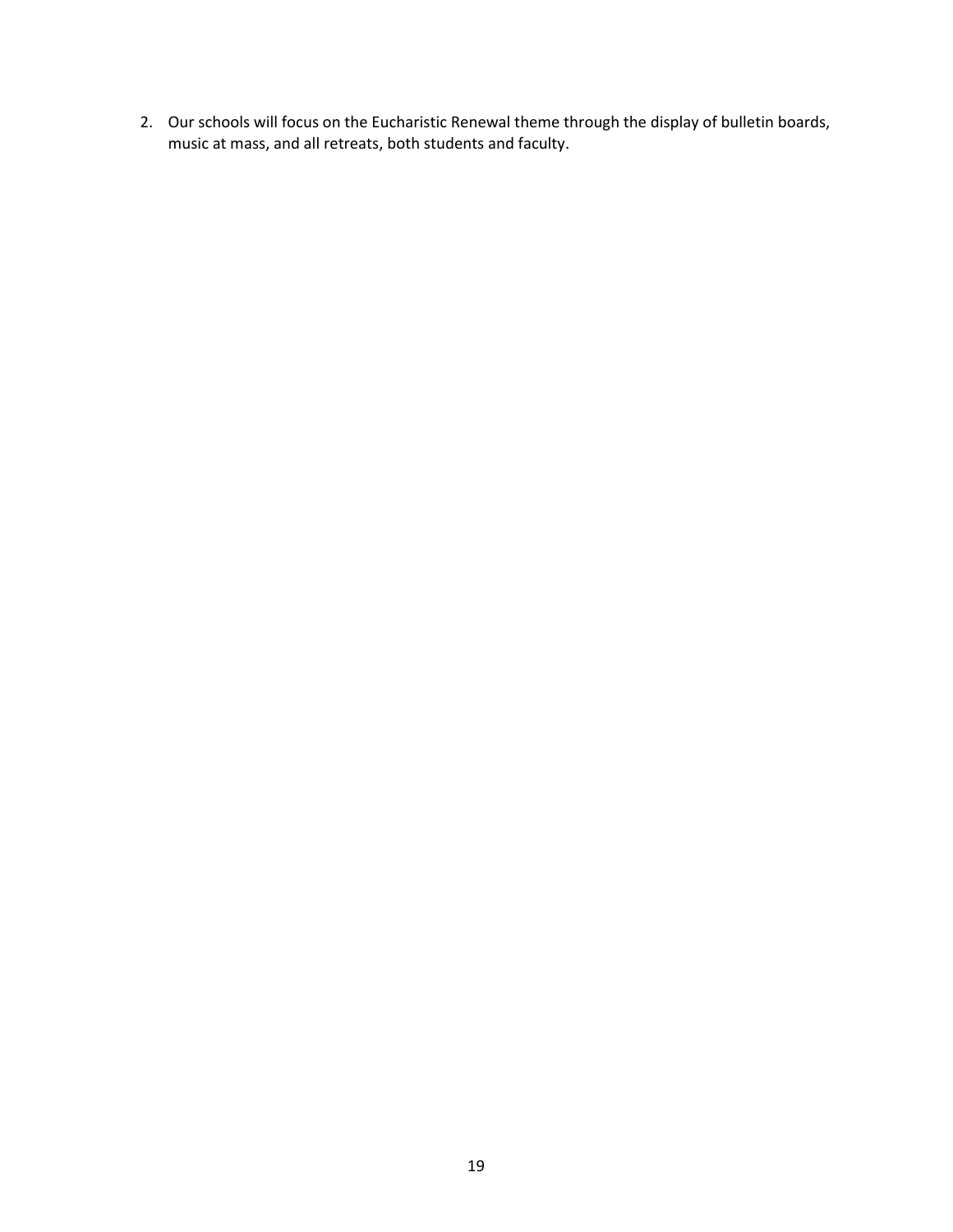# **Religious Communities**

#### <span id="page-19-0"></span>**Poor Clare Nuns (of the Order of Saint Clare, OSC, in Evansville)**

 $+$ 

"Our souls are thirsting for the Living God"

This time in the Church of the Eucharist Renewal, is a time to stop and be renewed by the gift of God's presence in the Holy Eucharist. But it is also time to celebrate and know that the LIVING AND LOVING God is here with us...in the Holy Eucharist, in our Churches, our homes, our hearts, and in our daily life.

Yes, in a period of time, Christ walked the face of the earth, suffered and died for our salvation and rose again, to open the gates of heaven for EACH of us. But He left His promise on Holy Thursday with us that He will be with us until the end of time and that is His presence in the Holy Eucharist.

He is just not only the beginning and summit of all life but also the many moments inbetween. It is His strength that gets us up in the morning, lives beside us during the day, and lets us rest in His deep love at night. Without Jesus, alive and present in the Eucharist, we have no love to hope for and share with all those around us. That is how we proclaim His presence, by loving one and other.

As Contemplative Nuns in the Evansville Diocese, following the rule of St. Clare of Assisi, our whole purpose of life is to adore Jesus in the Eucharist and carry to Him all your needs and intentions, your sorrows and joys, and hopes and dreams. We have daily Mass at 8:00am each day (you may call ahead to confirm: 425-4396) and you are always welcome to join us in our Chapel. Our daily recitation of the Liturgy of the Hours is said thru out the day and you would be invited to join the community for Morning Praise at 7:25am or Vespers at 4:30pm.

May this time of renewal enrich your hearts with Christ's deepest love and enable you to grow closer to Him.

Sincerely in Christ,<br>Se Jeanne Muffet, over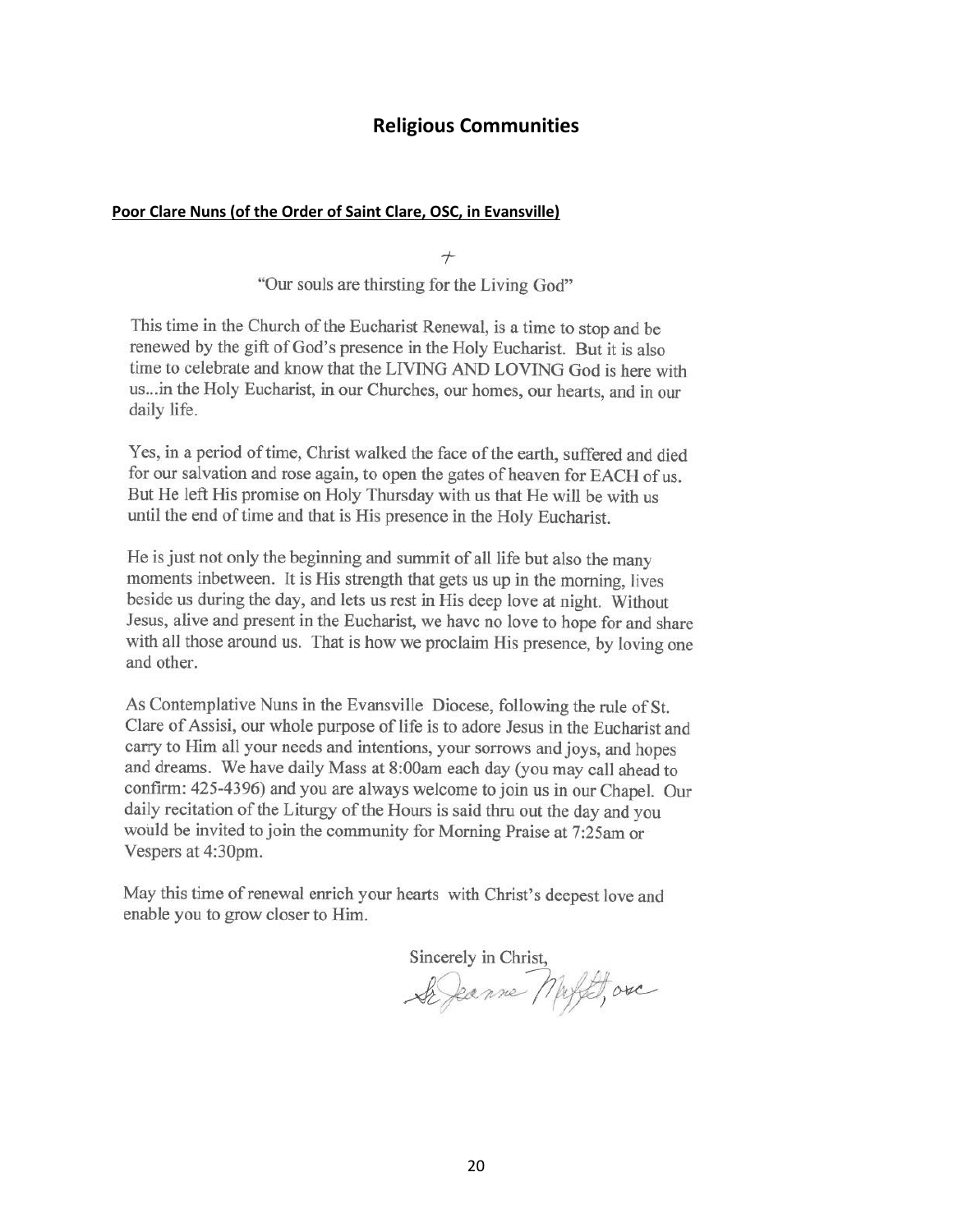# **OTHER GROUPS**

## <span id="page-20-0"></span>**Communion and Liberation**

- 1. Do a work to judge and to educate what it means to know something is "real." What does it mean that something is "real" and how do we come to recognize it as such?
- 2. Create and present an exhibit that is the fruit of our work and that will hopefully contribute in some small way to the goals of the diocesan Eucharistic Renewal initiative.

## <span id="page-20-1"></span>**Evansville District Council of St. Vincent de Paul**

- 1. For parish conference meetings, the District Council will provide selections on the Eucharist from the *Catechism of the Catholic Church* for prayer and reflection.
- 2. For parish conference meetings, the District Council will provide resources being created at the National Council office for Eucharistic Renewal for prayer and reflection.
- 3. Prior to commencing parish conference meetings (if conducted on church grounds), Vincentians are being encouraged to pray the rosary together before the Blessed Sacrament.

## <span id="page-20-2"></span>**John Paul the Great Homeschool Co-op**

- 1. During our weekly classes, we hope to allow parents (and possibly youth) an opportunity for private adoration by taking turns and sharing responsibilities.
- 2. We plan to continue to promote the Eucharist by continuing to offer First Friday Family Friendly Evening Adoration at Divine Mercy Parish in Schnellville. Each month, we gather to adore our Lord, as we pray the Rosary and Divine Mercy Chaplet, sing songs, and hear a reflection from a priest or deacon before having a potluck and games in the church basement.
- 3. We are helping the younger children prepare for the Eucharistic Renewal by doing a unit on the Luminous Mysteries of the Rosary.
- 4. We will continue to promote the Eucharist in our classes and conversations.

### <span id="page-20-3"></span>**Knights of Columbus, Saint Anthony of Padua Council 15777**

- 1. Our council is planning on participating in a Eucharistic procession on June 18<sup>th</sup>, after 4:30 pm Mass (First Communion). The first communicants will be leading the procession.
- 2. Our council is planning on making a Holy Hour but still coming up with the details.
- 3. Our council will be organizing a pilgrimage to a nearby parish that has a Blessed Carlo Acutis Eucharistic Miracle display.

### <span id="page-20-4"></span>**Source + Summit**

- 1. Annual Source + Summit Eucharistic-Centered Retreat to be held on March 17–19, 2023.
- 2. Have a Mass of Thanksgiving celebrated for all of the blessings bestowed during the 2022 Source + Summit Retreat.